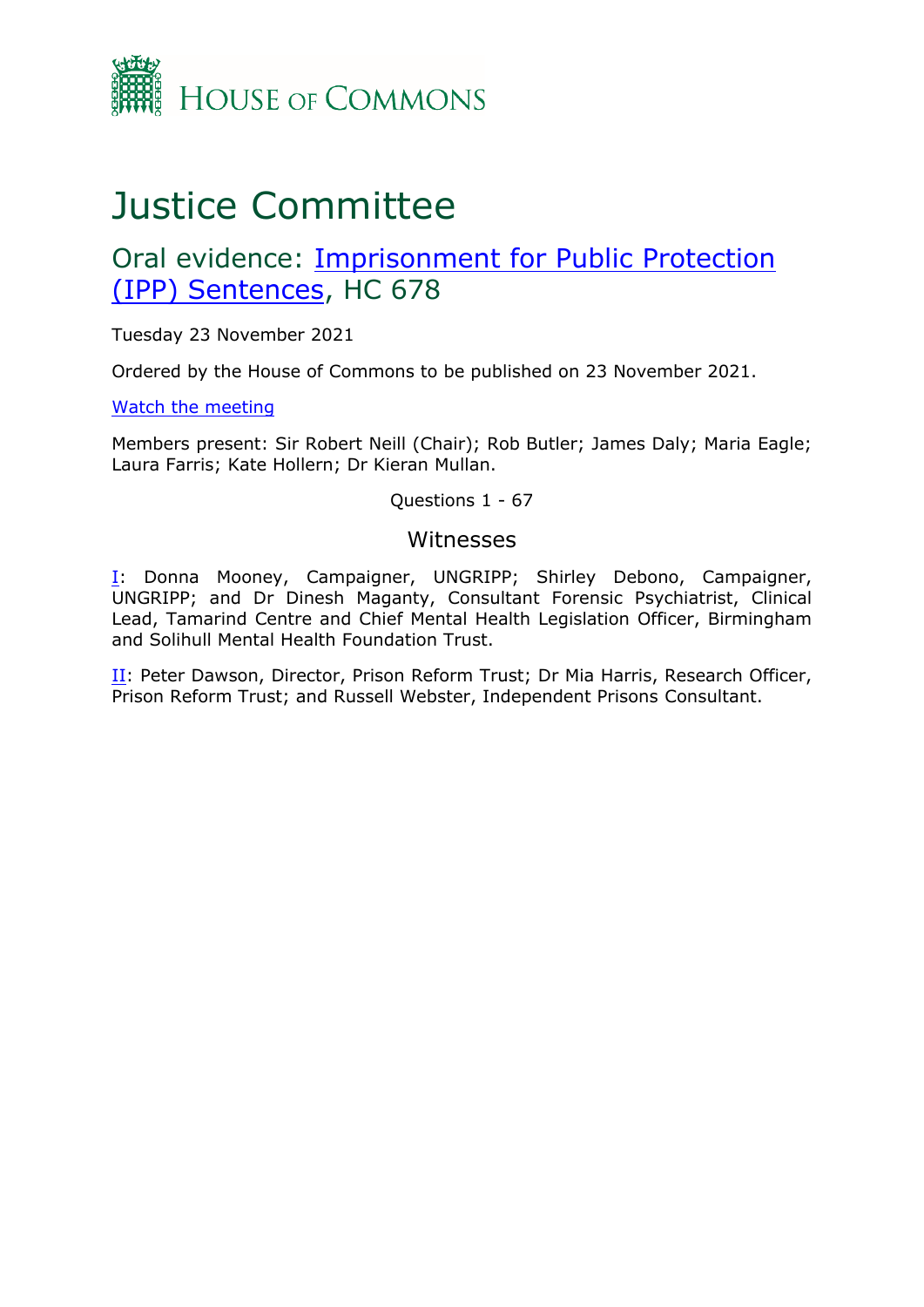

# <span id="page-1-0"></span>Examination of witnesses

Witnesses: Donna Mooney, Shirley Debono and Dr Maganty.

**Chair:** Good afternoon, everyone, and welcome to this session of the Justice Committee. We are continuing our inquiry into indeterminate sentences for public protection. I will turn to our witnesses very shortly. Thank you all for coming to join us.

First, Members always have to start every meeting by declaring their interests. I am a non-practising barrister and a former consultant to a law firm.

**Maria Eagle:** I am a non-practising solicitor.

**Rob Butler:** Prior to my election, I was a non-executive director of Her Majesty's Prison and Probation Service and a magistrate.

**Laura Farris:** I am a practising barrister.

**James Daly:** I am a practising solicitor and partner in a firm of solicitors.

Q1 **Chair:** Perhaps I could ask our witnesses briefly to introduce themselves and their organisation and then we will go straight into questions.

*Shirley Debono:* I am Shirley Debono and I have been campaigning against IPP sentences for well over a decade now. My son was sentenced in 2006.

*Donna Mooney:* I am Donna Mooney and I am the sister of Tommy Nicol, who took his own life six years ago while in prison serving an IPP sentence. He was over tariff. Alongside Shirley, I have been campaigning since, and we set up UNGRIPP, which is a campaigning group.

*Dr Maganty:* I am Dinesh Maganty. I am a consultant forensic psychiatrist and clinical lead for secure psychiatric services at the Tamarind Centre for Birmingham and Solihull Health Foundation Trust.

Q2 **Chair:** Shirley and Donna, you have set out almost immediately the reasons you became involved in the campaign. Perhaps you could tell us how that campaign has developed over the past few years.

*Donna Mooney:* Shirley and I got to know each other through family groups around IPP. We did some campaigning together and separately, and set up a website called "The Forgotten IPPs", which shares stories of those who are suffering under IPP sentences, both those who are given IPP and their families. We give them a voice, and from that grew the UNGRIPP campaigning site, which is essentially a campaign that represents families and those affected by the sentence. We try to bring together everyone who wants some change to the sentence, not just families. We try to put forward a united front for change.

**Chair:** Okay. Thank you.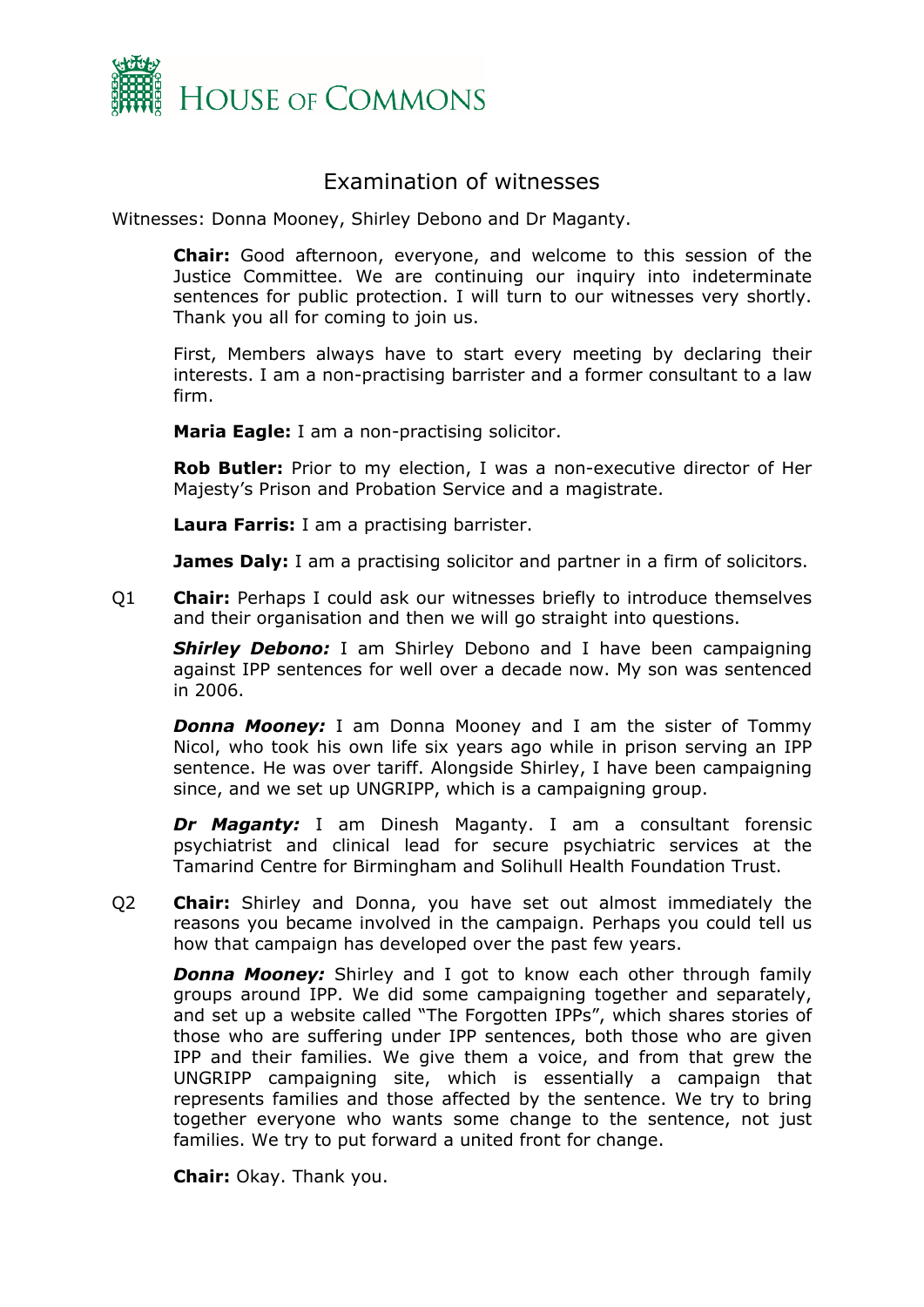

*Donna Mooney:* We have four main aims. I do not know whether you want to hear them.

Q3 **Chair:** Just set out the four main aims; that would be really helpful to us.

*Donna Mooney:* The main one is the campaign for change. The second one is to educate people about the sentence. We have one of the biggest collections of information on our site. The third aim is to remember people who are on that sentence and those who have passed away on that sentence and their families, and give them a voice. The fourth aim is to support people with families and those affected by it.

Q4 **Chair:** That is very helpful. We also have some written evidence from you, for which we are grateful.

Understanding all of that, perhaps we can turn to Dr Maganty. As an experienced practitioner in the field, what lessons do you draw from your experience as a clinical lead working with those with IPP sentences that are perhaps different from the rest of the prison population that you work with?

*Dr Maganty:* I have worked with IPP prisoners as patients right from the day IPP came in. I was lead for one of the largest prisons in the country at that stage, and I continued to work with them really, up until yesterday.

For me, the major lesson we have learned is that they form a heterogeneous group. They are not a homogeneous group and IPP is not a diagnosis. At one end of the spectrum, we have quite high-risk individuals who have committed very serious offences. At the other end of the spectrum, we have individuals in the IPP group who have committed considerably less severe offences, even minor ones in some instances. I will talk about them separately.

My focus is on the mental health aspects of IPP prisoners. In that context, there is a large group of prisoners or patients who are in the less severe offence group. We learned quite a lot from that group initially, when they started coming in in 2005 or 2006. They did not know what the sentence was and, to be honest, we did not understand it very well either. They would come in with a tariff and they were all grouped together as lifers; they literally went down the lifer pathway. I was a consultant forensic psychiatrist for one of the country's largest remand prisons, HMP Hewell, then called Blakenhurst, at that stage. They came in on short tariffs and would still be there after the tariff was finished, in a local prison. They thought they were going to be released and we presumed they would be, but even the offender programmes they were supposed to do just did not materialise.

As we continued to work with that group, there was a distinct change in their presentation. Initially, when they came in, they were young men women in some cases, but largely young men—who were not severely mentally ill, but as the years have gone by, increasingly, we find that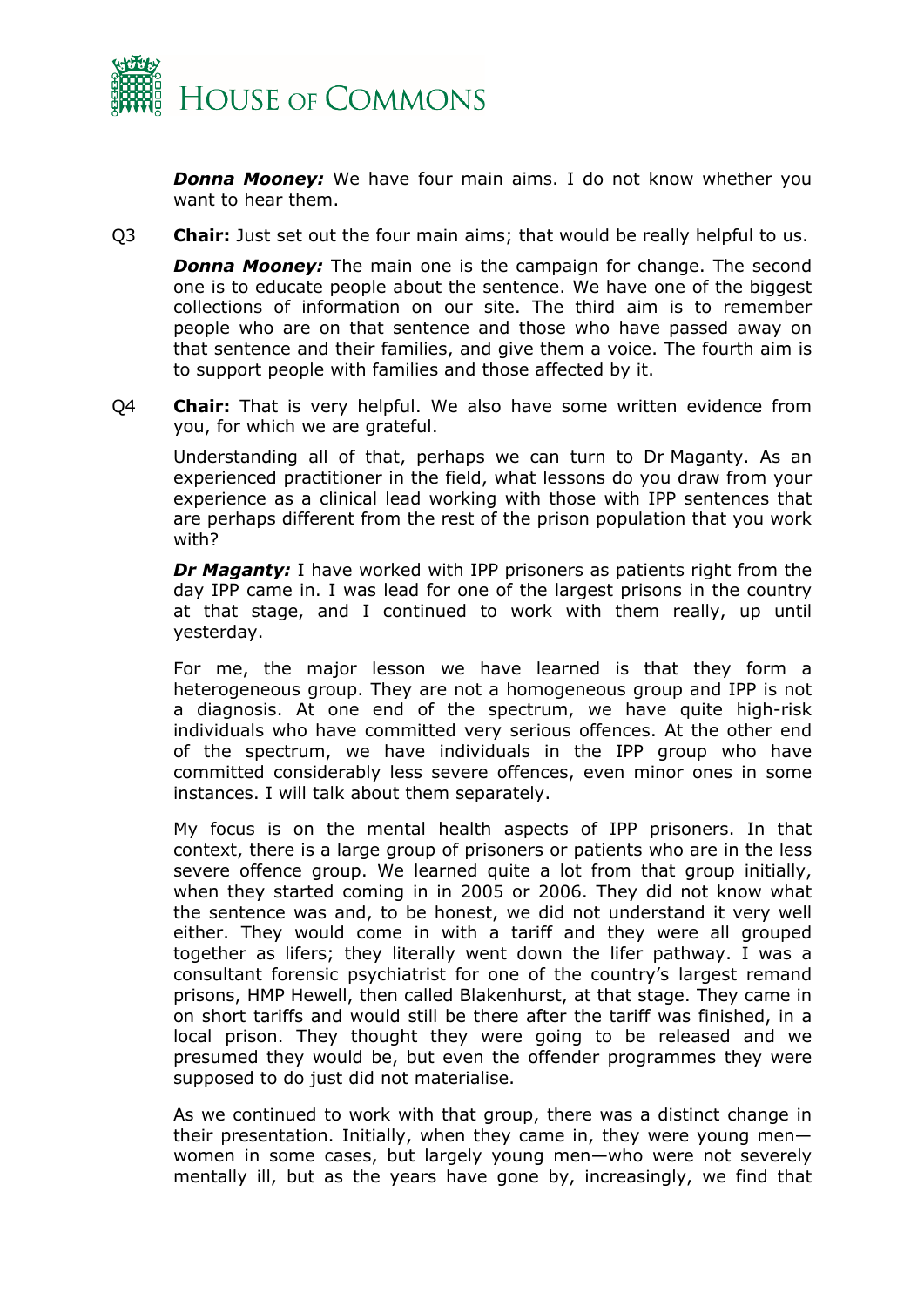

they were becoming mentally ill. Their clinical presentation is increasingly akin to those who have been wrongfully convicted.

Research shows that they present with anxiety, depression and a great deal of mistrust of the criminal justice system. Initially, there was rebellion—"I'm supposed to get out, but I didn't"—and when that moved forward you ended up in a situation where that behavioural disturbance was used as a risk indicator not to release them. It was not the original offence or their criminal history outside prison, but that behaviour in prison. When that happened, their mental health needs—their anxiety, depression and eventually psychosis in some cases—were used as a risk indicator. When that occurred, it led to a system where they were perpetually imprisoned. That led to a sense of helplessness and a lot of them have become institutionalised, if I may use that word. It has become very difficult for them to move forward.

Initially, there was a belief that you could prevent detention by offering offender-related programmes on a preventive basis by incarcerating somebody in prison. That is just not evidence based. It leads to loss of hope and loss of engagement, and when that occurs it leads to perpetual incarceration and institutionalisation with the development of mental illness. That is the first thing.

The second thing we have learned is that, on the other hand, when you have IPP individuals transferred to a hospital, especially a secure hospital, they do quite well. I am clinical lead for a 90-bed NHS secure hospital. The IPP sentence acts as a motivator to engage the therapeutic end of it and they do reasonably well. There are programmes within prison that are much more therapeutic in some instances, like the CAMEO programme for women and so on. They do reasonably well as long as they are within that programme. It is a therapeutic environment; it is not a custodial environment.

The last major factor is what was offered to them. It is clear that quite a lot of the offender programmes that were offered, initially anyway, were not evidence based. The same rigour of evidence-based programmes that we offered was not there, whether it was the personality disorder programmes, which have been closed down now, and similarly sex offender treatment programmes that were offered and were clearly shown not to be effective.

Even though those programmes were not effective, they were given hope that if they did those programmes they would be released. That did not materialise, so the last and biggest lesson we learned is that when you offer something, it needs to be evidence based; it needs to be shown to work and it needs to be delivered in a manner that is available, because even for the programmes that were not evidence based and did not work individuals had to wait for a very long period of time. They lived in hope that they would get to the offender programme that would deliver a result. There were long delays in getting there, but even when they got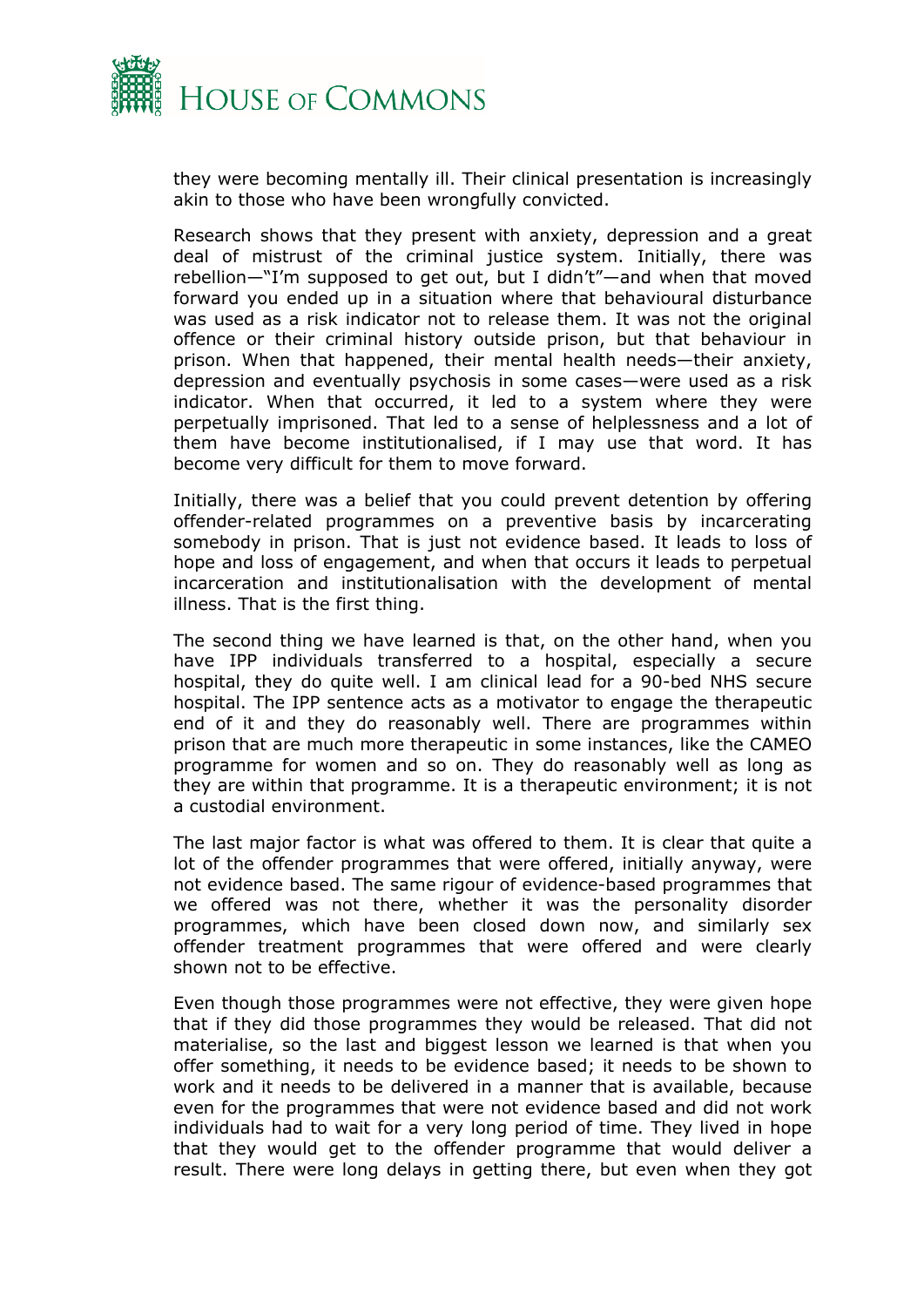

there the programmes did not work. It only led to, "Well, you're still risky, so you stay in." That trauma has left us with a group of IPP prisoners who in my opinion have developed mental illness in that context, and they are incarcerated long term. I am talking about that group of patients as prisoners, especially those on low tariffs. It applies less to those who have discretionary life sentences in any case. It does not apply to them.

**Chair:** Thank you very much; that is very clear.

Q5 **Dr Mullan:** You have talked about the programmes not being evidence based. At the time the programmes were picked, were there evidencebased programmes that could have been chosen, or is it an evolving area and at the time there were no evidence-based programmes?

*Dr Maganty:* It was an evolving area. It was set up such that the sentences, the preventive detention, came in first, and then they said, "Well, we've got the individuals here, so let's look at what we can deliver for them and learn from that." It was an experiment and, sadly, in many cases it has not worked.

Q6 **Dr Mullan:** Are there well-established evidence-based programmes now? If there are, what sort of success rates do they achieve, and how are they measured?

*Dr Maganty:* In a therapeutic setting, in an in-patient NHS hospital setting, they would have a success rate of more than 50% among that group of individuals. I am not talking about the severe end of the spectrum; I am talking about the less severe end of the spectrum, especially non-sex offending individuals. For those, the success rate is very good. We have information as to why a hospital, or a therapeutic pathway akin to an NHS hospital, can be very easily successful, but the difficulty is availability and how the secure hospitals, including mine, end up screening individuals. For example, if you are an IPP prisoner, you would not get ahead in the queue; you would be in the same queue as everybody else.

Q7 **Dr Mullan:** How are you defining success? Is that looking at their views, attitudes and behaviour, or is it reoffending?

*Dr Maganty:* It is defined as being discharged into the community and living a successful life, by which I mean a life that is non-offending and not returning to hospital.

Q8 **Chair:** That's very helpful. Thank you. As you said, this is not a homogeneous group and, as you also pointed out, the index offences will vary considerably in terms of severity and public risk potentially as well. In terms of any reform or changes, does it follow logically that you cannot do a one-size-fits-all reform, or can you?

*Dr Maganty:* In my view, you cannot have a one-size-fits-all approach. They are a heterogeneous group and it needs to be looked at differently.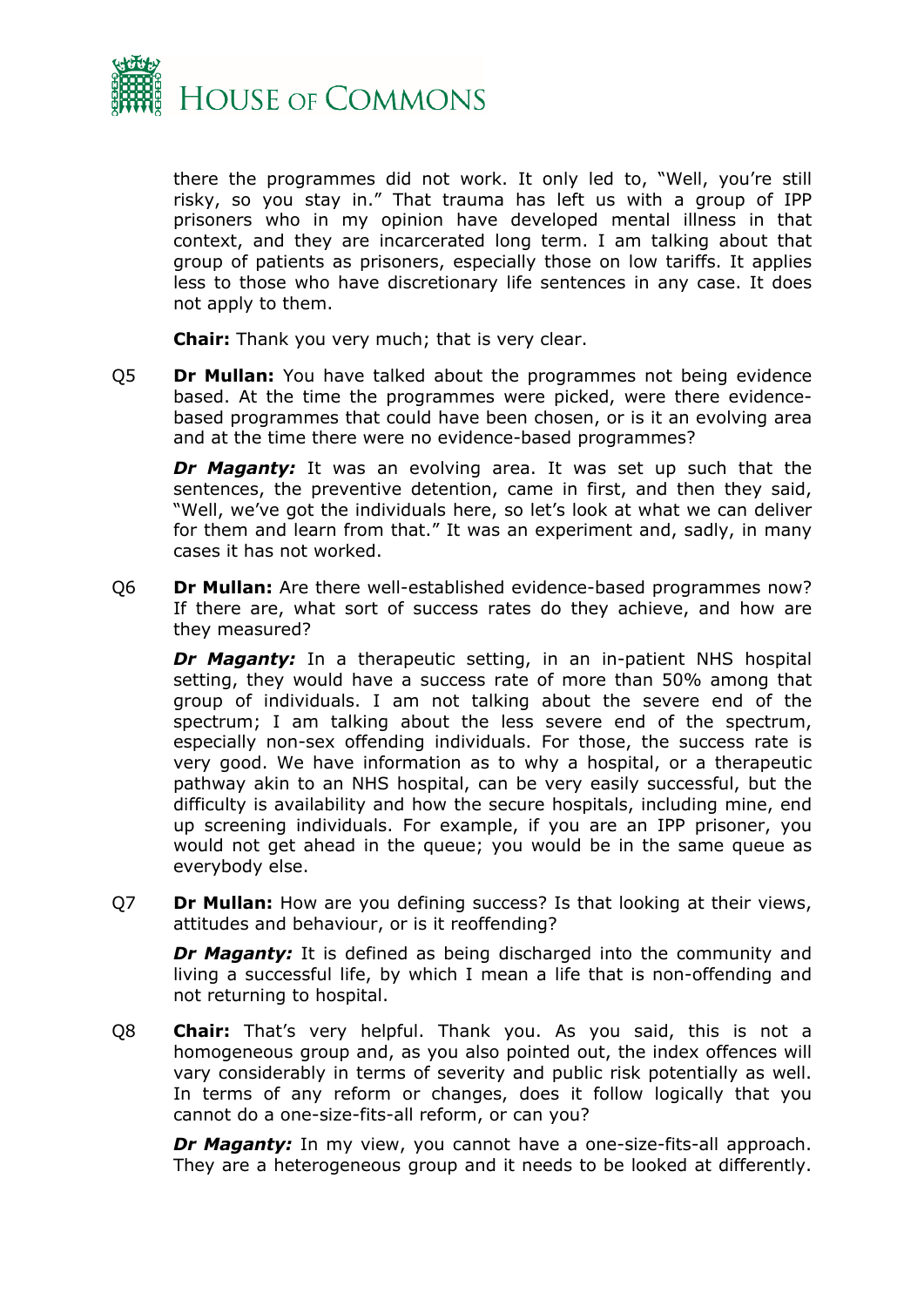

The group can be successfully rehabilitated. Perhaps it needs to be looked at much more urgently than the others.

Q9 **Chair:** That is the group you have just referred to.

#### *Dr Maganty:* Yes.

Q10 **Laura Farris:** I have a couple of follow-up questions on what you have just said. When you are talking about low-level offenders, do you think they understand what is required of them to satisfy the Parole Board that they would be suitable for release, or is it unclear what thresholds they need to meet to do that?

*Dr Maganty:* Perhaps I can illustrate this with an example. I have a patient currently in my hospital. I will call him John, but that is not his real name. He was born in 1983. In 1999, at the age of 17 he committed an offence, which was a street robbery involving the theft of a mobile phone from a 16-year-old. In 2006, seven years later, he committed a further offence, which involved a fake Rolex watch in a nightclub. He got an IPP and his tariff was a year. He was my patient as soon as he came into prison 15 years ago. Initially, he was a young man who was taking drugs but was not mentally ill. He was antisocial but not in an extreme manner. In 2013 and 2014, he was seven years post-tariff and by that time he had been in the segregation unit of the prison for two years; he was self-harming profusely; he was very anti-authoritarian and would not trust anybody.

By 2018, he had become seriously mentally ill, floridly psychotic and could not cope in any prison setting and was not suitable for any offender programme. He was severely mentally ill. He had to go into a secure hospital. This month, for the first time, he got unescorted leave to go into the community. He was scared of walking out of the hospital and being in the community; he is that anxious. When I asked if I could talk about him at the Justice Committee today, his first question was, "Will they hold it against me?" That is how fearful he is of the criminal justice system.

For that group of patients, it is not that they do not understand what they need to satisfy the Parole Board; they are so anxious and institutionalised that, if today you opened the door of the secure hospital and let John out, he would not be able to live in the community.

Q11 **Laura Farris:** Is it the effect of prison and the IPP that has caused that deterioration in John?

*Dr Maganty:* I would not say that it is due entirely to the IPP and the incarceration, but for any severe mental illness, trauma is a big predisposing or precipitating factor, whether it is severe depression, psychosis or anxiety. For all mental illness, trauma is a big factor. When the sentence is seen by you as unjust, and you and those around you perceive it as unjust, and the incarceration goes on for years and years, and is open-ended, that precipitates mental illness. I am not saying that he was unlikely to have got that mental illness if he had not been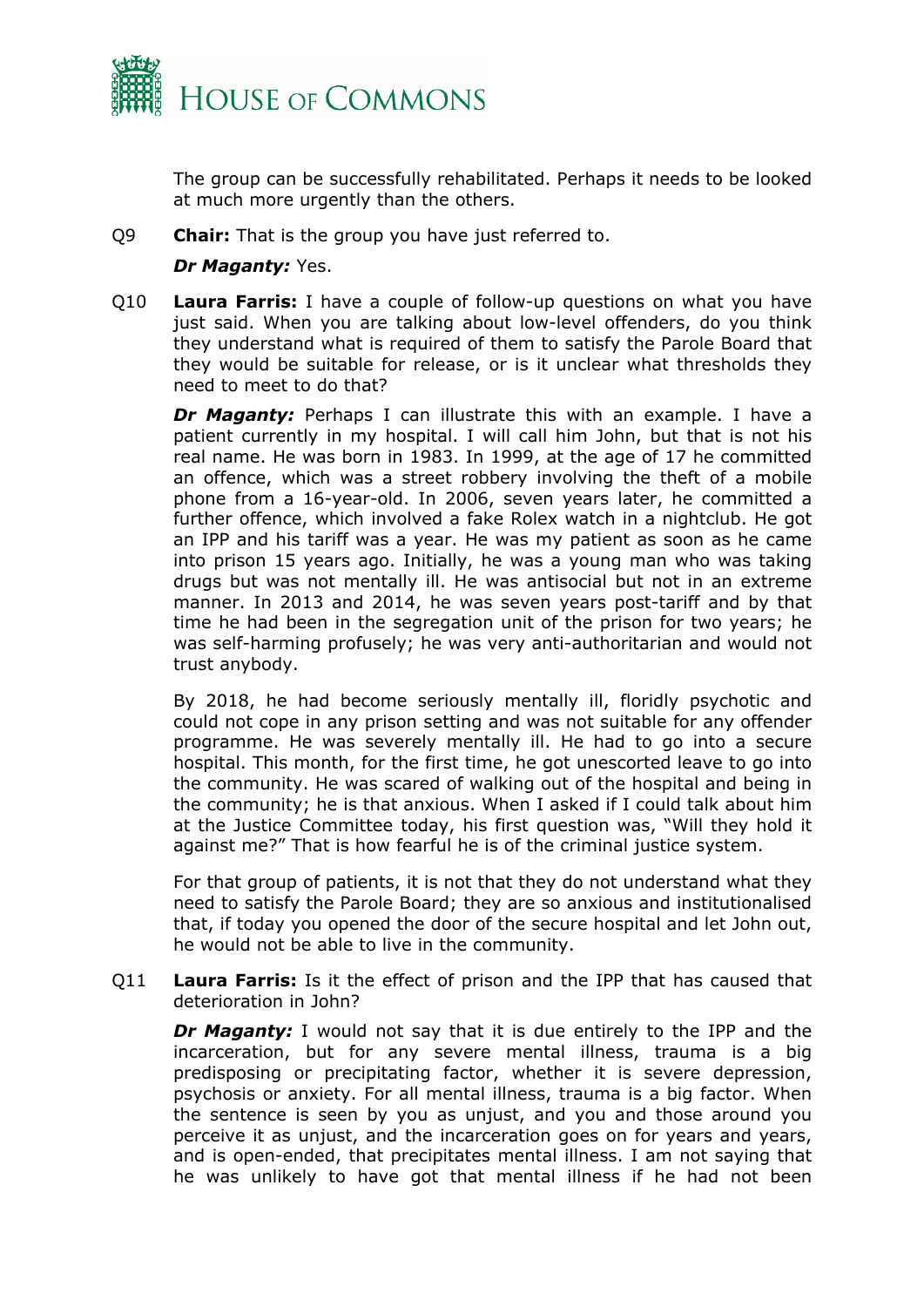

incarcerated for that long, but there are other individuals who are much more resilient and would not become mentally ill, and they have been released from their IPP.

Q12 **Laura Farris:** Is it right to say that the manifestation of mental illness when it is severe is another factor that would prevent the sentence coming to an end?

*Dr Maganty:* Absolutely. It is a vicious cycle. If you become mentally ill, mental illness is perceived as a risk factor, even in original sentencing. I prepare reports for original sentences, and the sentencing guidelines say that a judge can consider all the information in front of him or her. One of the pieces of information is about mental illness, mental disorder and instability. That is a factor considered in sentencing. I have prepared reports for Parole Boards and have given evidence at a number of Parole Board hearings. That is a factor. If I am asked today whether John could be safely released, my answer would still be no, because he cannot live safely in the community, but that is not because of his original offence; it is because of what has gone on in between.

Q13 **Laura Farris:** That brings me to a question to Donna. I read about your brother. One of the things you talk about are his attempts to access therapeutic treatments, which were seen as important for him to secure release. You have talked about his frustration of not being able to do that when he was transferred. What was the official response from the Ministry of Justice when you raised that?

*Donna Mooney:* I have paperwork here that shows that he did this. He made complaints within the prison system and got feedback from the prison he was in that they were not available there. He did that twice within a six-year period. There was another occasion when something had been lost for a year and he repeatedly asked to follow it up. He could not go and check himself. That is the difficulty. People think that if you are in prison you can just go and do it yourself. You cannot. He had to wait to ask other people who worked in the prison system what was happening with those applications. He did that regularly. They always said they would check it, but they never got back to him. He never escalated it beyond that, probably because he did not know that he could.

I do not know whether he would ever have known how to do that, so he just waited and waited. He had two parole hearings, which both told him, "This is what you need to do," despite the fact he had been trying to do it for six years. He could not just say, "I want to go to a therapeutic community." There were processes he had to follow that were all in the hands of other people who have control over that, so he never got there. His story is not unique by any means.

Q14 **Laura Farris:** That was going to be my next question. Perhaps I could open this up. It is obviously unbelievably frustrating not to be able to access that service. How typical or atypical is that for an inmate?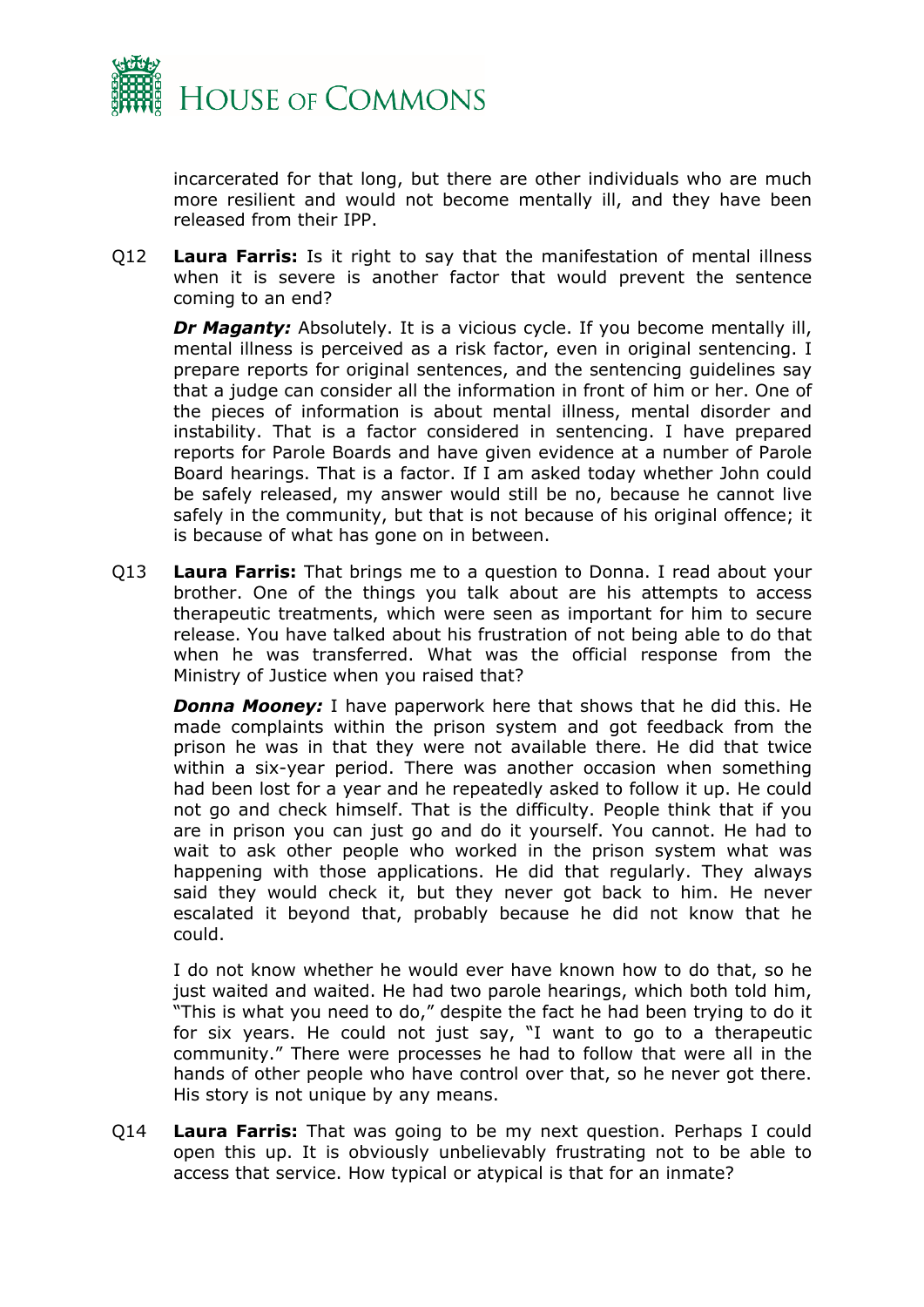

*Dr Maganty:* Obviously, the sentences are not being given now. In the initial five or six years when they were being given, the difficulty was that none of us, me included—I was part of it as clinical lead for a large prison—fully understood what we were getting. They were all classed as being in the same boat as life sentence prisoners. That was the difficulty. They stood in the same queue. A life sentence prisoner would wait three or four years before they started their programme; they would go into it and into a training prison and so forth.

They remained in local prisons for years because there was such a queue; their tariffs were over, but they still would not get their offender programmes. That was the norm. They eventually did get them, most of them when they were post-tariff, but by that stage, in the majority of cases, they were difficult to engage because they were so angry and frustrated with the system.

#### Q15 **Laura Farris:** Thank you.

*Donna Mooney:* Shirley and I speak to a lot of people on IPPs now. It might not be to the same extent, but it is still happening now. We speak to people all the time in prisons where they are not offered what they need. They can make a request to be moved, but they do not have the power to do that. Often, they can be moved to a prison that does not offer anything. I am sure you know some of the stats around category C prisoners who are now in category A and category B prisons. These people are over tariff by years. Currently, it is still an issue for a lot of people and we are still asking those people to engage with the system despite them being in that position. It is almost no wonder that they do not want to engage.

**Shirley Debono:** I am in touch with a family now whose son is a C cat prisoner who has been in since 2006. He has terrible mental health issues. It is sad to see his self-harm; he has cut chunks of his body. I was in touch with his mum who I used to phone once a month. A couple of months ago I rang her up. Her partner answered the phone and said, "Shirl, Carol's died."

All Carol ever wanted was her son to be freed before she died, because the IPP sentence itself and his self-harming made her very ill. She passed away. Her son could not go to the funeral; he had mental health issues and they have just been exacerbated again. They have now transferred him to an A cat prison. He will not get the mental healthcare he needs in that prison. He should have been transferred to a therapeutic community or maybe a mental hospital, or somewhere he could get help. I have spoken to his mum's partner,  $\frac{1}{1}$ . He is lost in the system. He will never go from cat A to cat C unless he gets mental healthcare.

*Dr Maganty:* It is, unfortunately, a vicious cycle, in the sense that if you are self-harming profusely and you have a severe mental illness—

<sup>1</sup> Redacted.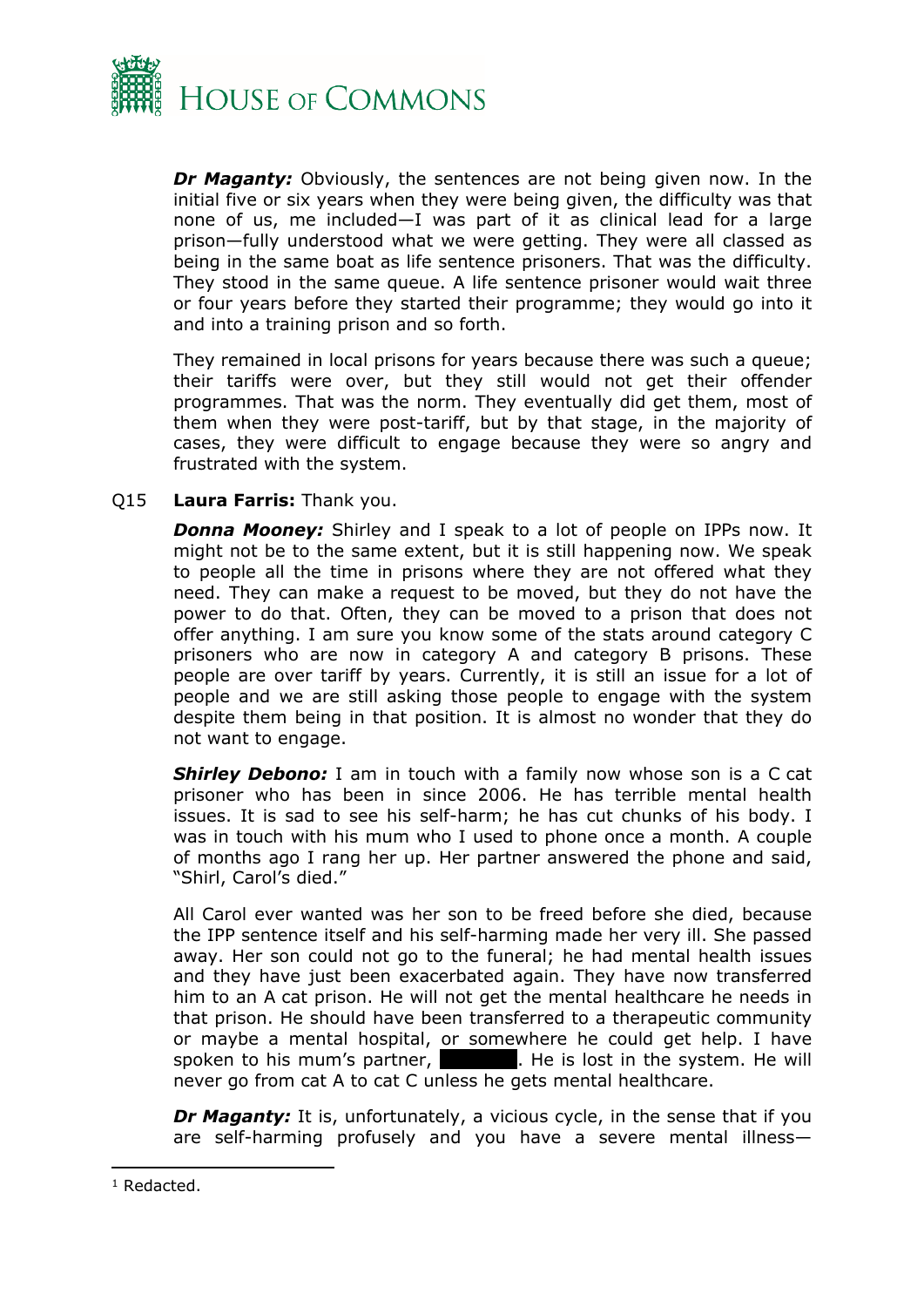

depression or psychosis—that is an exclusion criteria for many of the programmes. You have to be stable; you must not self-harm; you must not be severely mentally ill, or have a mental disorder, or even be on medication. The programmes do not allow you to get into them if you are on medication. Accessing them becomes difficult if you have a mental illness.

There is another level of difficulty in the sense that there is quite a lot of stigma. If I show that I am mentally ill, it will count against me at the parole hearing because it will be a risk factor. A number of times, patients tell me, "Doc, I'll take the medication, but don't write it down." The stigma associated with it makes it very difficult, so you are caught in this bind. These are not exceptions; they are common.

Q16 **Dr Mullan:** You described a really powerful example. Can you recall the original rationale for that person to be put on IPP, because there were lots of people who committed similar offences but were not put on IPPs at the time?

*Dr Maganty:* The rationale for John—that is not his name—was that he had committed a previous offence that the judge could take into consideration. The second offence was classed as a robbery, which was a schedule 15 offence, and he fitted those criteria. The default position when he got the sentence was that it would be an IPP unless there were other factors. He was using illicit substances at that stage. That was considered. There was no psychiatric report, but a risk assessment was made that highlighted the fact that because of his illicit substance use he would be a risk. He had an IPP with an extremely low tariff of 12 months.

**Chair:** There was a low tariff, but for the reasons you have set out he has still not been released. I understand.

Q17 **Rob Butler:** You have covered a lot of the material I was going to ask you about, but I want to pick up one or two specific points. Donna and Shirley, can you give us an idea of the number of IPP prisoners you are in contact with through your organisation?

*Donna Mooney:* It is probably in the hundreds. We are in contact with IPP people both in prison and in the community and some families who have loved ones in prison, so it varies.

**Shirley Debono:** I am a McKenzie friend to a lot of the prisoners. I would be surprised if I never got a call in a day; I get four or five.

Q18 **Rob Butler:** That sets a useful context for the questions. What I am interested to find out is what they describe to you as the biggest problems they face in prison compared with those on a determinate sentence. We have talked quite a lot about mental health issues. What do you think about programmes that are or are not currently available to help them through, especially given that the IPP sentence no longer exists?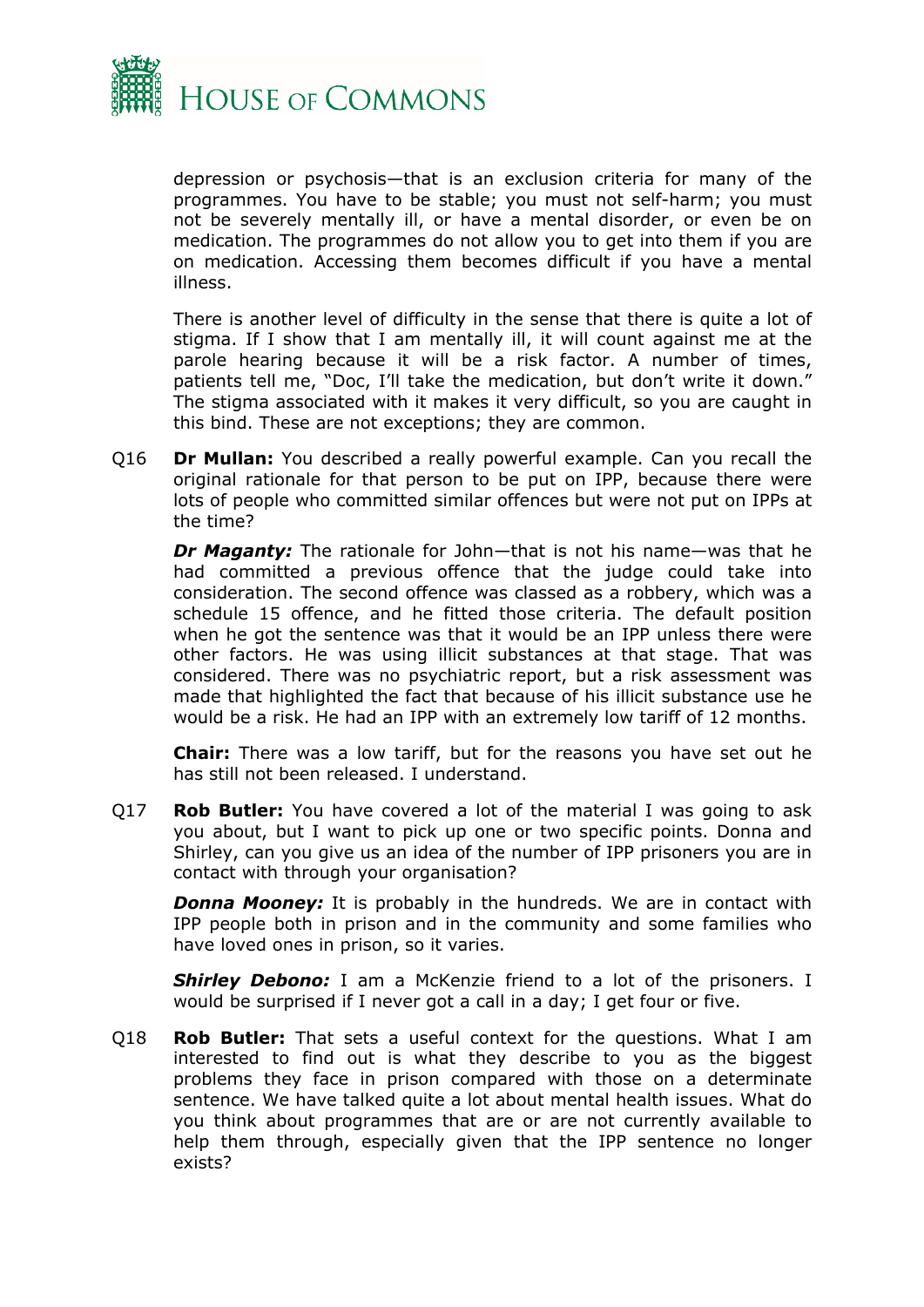

**Shirley Debono:** In **xxxxxxx** case, I have been speaking to him for a couple of years. The Parole Board had ordered a psychology report or assessment to be done on him, but they did not do that in the prison. He waited for over a year. I was emailing him and talking to him on the phone. I got him a good solicitor and stuff like that, and things progressed. All of a sudden, a psychologist turned up from nowhere. Sometimes, by being a friend to these people you can help them if they have nobody on the outside. When they turn to people like me and Donna, we can help to a certain extent and put them on the right path, but there are so many who have nobody and are just stuck there. Where did that psychologist pop up from? He had been waiting for the psychologist for a year to 18 months, to be transferred to a different prison and suddenly he turned up.

That causes distress and makes them low. There was a time when he said to me, "Shirl, I may as well just end here. I'm never going to get out." I said, "No. Calm down. We'll sort this out. Sit back and take a deep breath." I just talked to him. That is all you can do. You just hope they can get help along the way, because the trouble is that there are not the resources within prisons that they need. The courses are not in some of the prisons. By the time they get to the next prison, they are again in a massive queue. It is just keeping them in prison for years and years, three or four years down the line. By the time they get to do the courses they are told, "Oops. You need to do this one again because you did that one in 2010. We're in 2021 now and you need to do it again." That is what is going on.

Q19 **Rob Butler:** Since the actual sentence has been abolished and it is not possible to sentence somebody to an IPP any more, do you think the availability of courses has increased or decreased?

*Shirley Debono:* Decreased.

*Donna Mooney:* I've done my own list. I do not know how accurate it is, but I believe there has been a huge decrease. The prison population has been increasing. IPPs do not have a release date; they have most certainly not been put at the top of the list. We know that for certain, so you have IPPs waiting for courses. Even if they stayed the same—they haven't; they have decreased—people are waiting to go on them, the prison population is increasing and other people are being pushed to the front. As Shirley said, even if they have done them, when they come to the parole hearing they are often told that it is not recent enough, or a new one has come around. That is definitely a factor, but I also believe there is a huge problem in getting them on courses, even in being in the right prison.

I go back to this. I know no data are held outside the individual prisons; there is no overarching information about where people need to be in order to progress based on their last parole hearing, and whether they

<sup>2</sup> Redacted.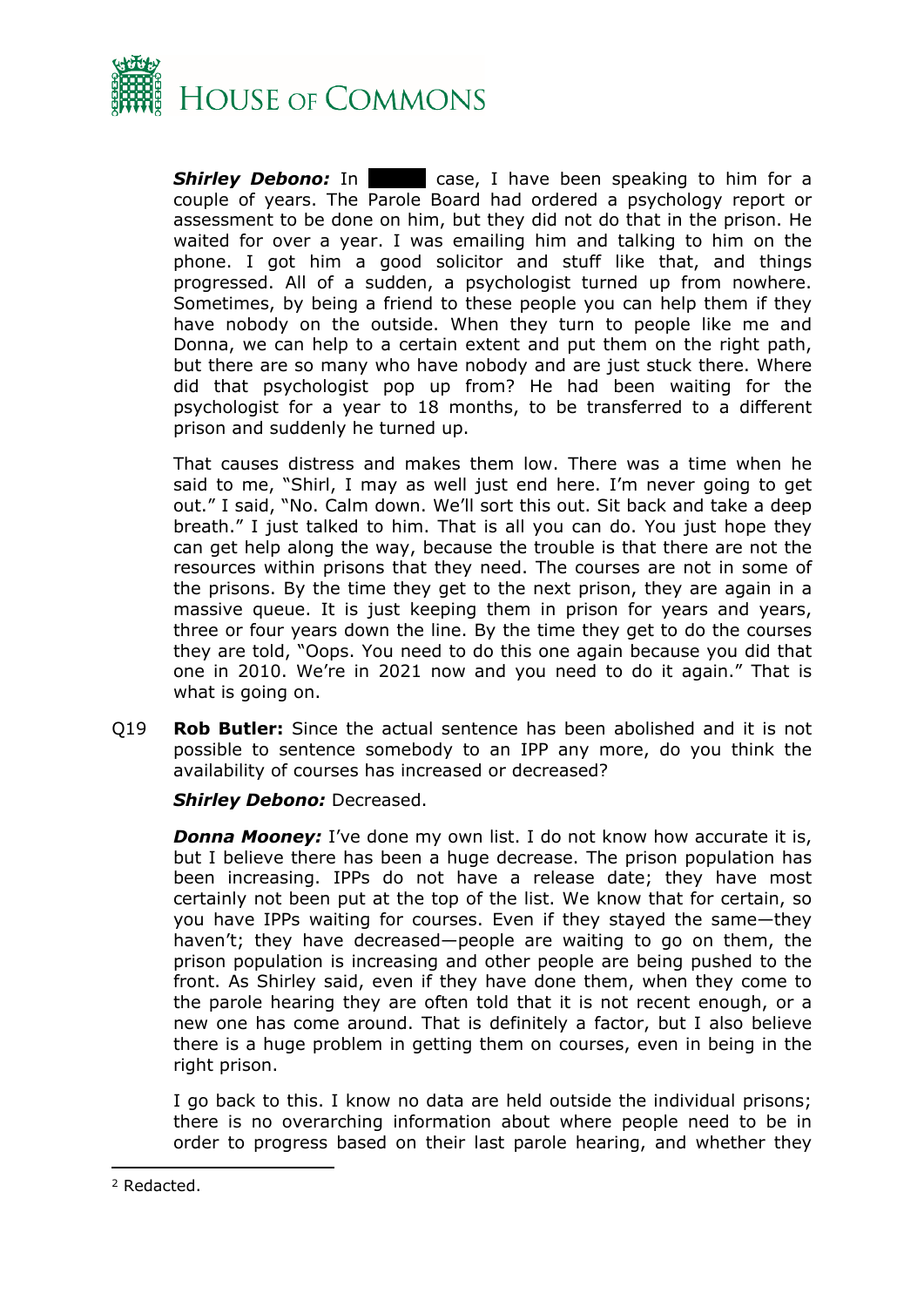

are in the right place for that. I know for certain that that information is not held centrally anywhere. If you want people to be in the right prison to access the right rehabilitation, currently they are relying on individual prisons to do that. We know that generally for a lot of people that is not happening; they are not being moved to the right places to access those courses. That is a major barrier. Do you want me to talk about some of the other barriers?

Q20 **Rob Butler:** Yes, I do, but I wonder whether you would respond to this. The Ministry of Justice was asked about barriers to release. I would be interested in your response to what they said: "There is no barrier preventing their release, other than the statutory release test which the Parole Board must operate. Thus, the Parole Board will direct the release of any IPP prisoner who has completed his/her minimum term except where it remains necessary on the grounds of public protection for the prisoner to remain confined." Does that chime with the experience of the people you are dealing with?

*Donna Mooney:* No. One of the difficulties is that for the release test the Parole Board must have some evidence that these people are safe, so they are relying on courses—what else can they rely on?—or reports from prison officers in the prison, which can be accurate, but not always. They have to make a decision based on that. The people in prison rely on those around them to make sure they are in the right place to do the courses and then write the reports that will support their release. They are relying on those things happening.

Outside, they are living in an extremely violent environment with people who know they are on an IPP and that if they get into any trouble, or they make any allegations, all of that will be recorded and it will be held against them at their parole hearing. They are in a really difficult position, so I do not agree with what the MOJ said.

Q21 **Rob Butler:** That's completely fine. Shirley, is there anything you want to say about that?

**Shirley Debono:** Everything Donna has just said is right. Sometimes these prisoners are not getting directed for release. I can give you an example. My son Shaun had parole hearing after parole hearing, and then I got a phone call from him saying, "Mam, I haven't got my parole." I can go into a cupboard, get a stack of dishes and throw them on the floor and get it out of my system, because I need to calm down. He could go back to his cell and punch the wall and he is adjudicated for that. That potentially keeps him in prison at his next parole.

One time when I visited him, he wanted a haircut. They would not let him have a haircut. He used the F-word; he said, "F you," and walked back into his cell. When it came to his parole hearing I was sitting there, just as I am sitting here now, and I did nothing but cry and cry. I knew he was not going to get directed for release because at the parole hearing they seemed to go on for the whole hour about him using the F-word. He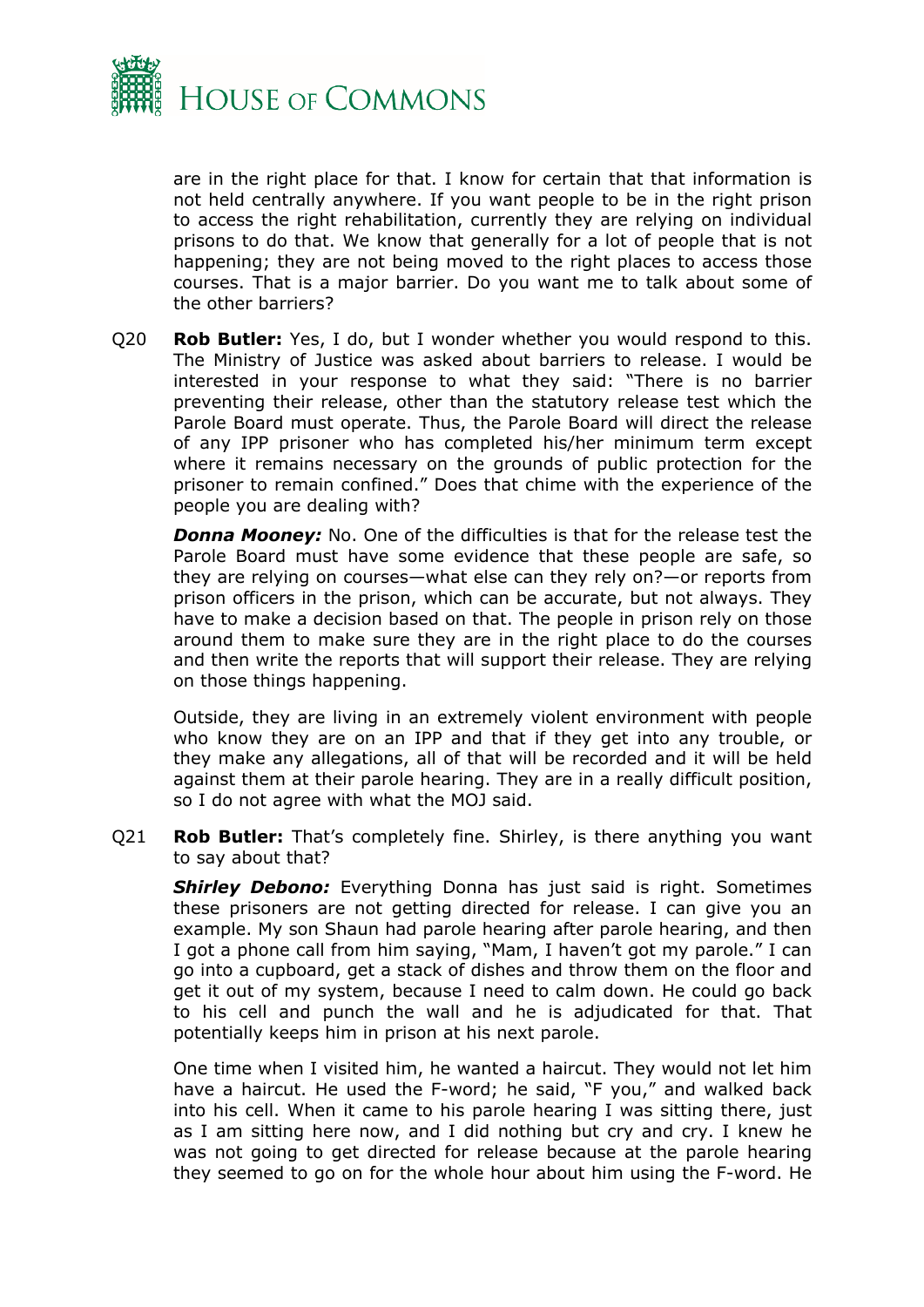

just wanted his hair cut and that kept him in prison for another year until his next parole. It was just a simple thing like that.

*Donna Mooney:* On the back end of that, you are asking these people to engage in a system where those kinds of things are happening to them very often.

Q22 **Rob Butler:** Dr Maganty, that frustration is very understandable. Recognising, as you said right at the beginning, that IPP prisoners are not a homogenous group, how typical is that frustration and the impact it has on mental health?

**Dr Maganty:** That is the crucial factor that has the most impact on mental health. You are in a situation where you have an indefinite sentence and you are told you have to do these courses. You want to get access to them but you do not get access to them, or there are other barriers. It is not true that there are no barriers to getting the courses. There are massive barriers. When those barriers are put up and you are still incarcerated, that situation is traumatic. For example, in the statutory criteria for release there are no statutory standards or criteria for access to courses. There are no timelines. If there were timelines, it would help immensely. Everybody would understand what they have to do, what the timeline is and how to do it.

Under the Mental Health Act 1983, we have more patients who are detained indefinitely, but they do not have those traumatic experiences because, first, their environment is therapeutic. They can be detained only as long as there is appropriate treatment. That is the most important thing, and you have to demonstrate that to a tribunal. In the IPP system everything is flipped around. There are no statutory time limits or criteria for access to courses, but the statutory criterion you have to satisfy is that the individual is not a risk, so it is a very lopsided system.

Q23 **Rob Butler:** On barriers preventing release, in the MOJ statement another reason was that the recent decline in releases was understandable because more of the remaining individuals are the most challenging and complex cases and, one would infer from that, potentially with mental health issues. Would that chime with your understanding of the picture of remaining IPP prisoners, and is that an adequate explanation for their not being released?

*Dr Maganty:* To take the first part first, the low-hanging fruit, as it were, have been picked. What are left are individuals who are difficult and have complex needs, as people would put it, but also individuals who have been very traumatised and have become or are mentally ill in that system, or individuals who are very high risk, especially very serious sexual offending, or sadistic violent offending. I am not talking about them. They exist; they should have discretionary life sentences. They are a different group.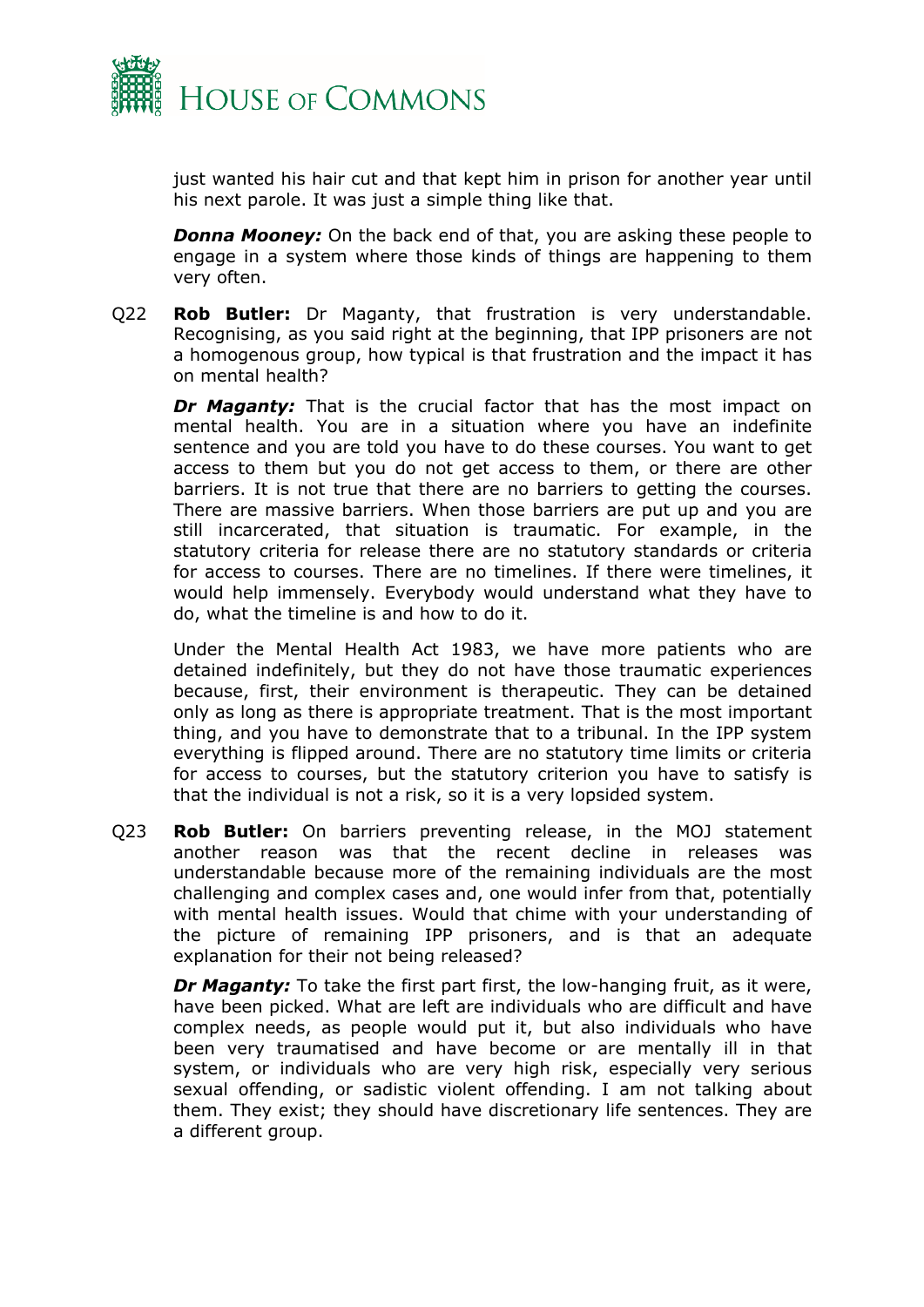

The other difficult group comprises individuals who are severely traumatised and are mentally ill. Within the prison system there is a dichotomy. The NHS provides mental health services largely—virtually always—but offender programmes are provided separately. The mental health teams do not always fully interact; they are not an integrated team. Offender programmes are separate from mental health treatment. There is no real provision when there is severe deterioration—for example, when somebody is severely self-harming. As the Justice Committee may have heard, the Prison Service is always troubled with those who severely self-harm or are similarly disturbed in that context. For acute mental disorder, not pure mental illness but personality disorder and crisis, there is absolutely no provision. That also makes it difficult.

You have all of those exclusion criteria. You have to be motivated; you should not have a severe mental illness; and in many instances you should not be on medication for severe depression or replacement treatment for your substance misuse. Only then are you eligible, and there are no statutory standards or time limits. You are an IPP prisoner, so there is a big queue. It is fair to say that Covid has made that worse. You would be at the back of the queue. That is the reality.

Q24 **Rob Butler:** It is very difficult for any of us not in that position to understand what it is like to be in custody with a huge degree of uncertainty. We heard from one person on an IPP sentence who described it as like being buried alive, which I thought was particularly vivid and, frankly, quite horrific. Given that you are in regular communication with lots of people on IPP sentences, are there particular descriptions they have given you that would help us to understand what it feels like from an emotional perspective?

*Donna Mooney:* I have spoken to somebody who I think was given a two-year tariff and is still in prison and has never been released. They are actively trying to get to a cat A prison because they do not think they will be released again. They say, "What's the point? I'm never going to be released." From a personal perspective, my brother referred to it on more than one occasion as psychological torture. I think that sums it up for me.

**Shirley Debono:** They describe it as not being able to take it any more; they talk about wanting it to end and the only way it will end is through death. They see no way out and no light at the end of the tunnel. Paroles come and go, and they still do not get out; even though they may have completed the courses and done everything asked of them, there is always something in the way. Their mental health is going down and down. They have no hope. Their hopelessness is the problem with these sentences. When their mental health is seen to be going down, it is like a red flag to a bull; it just keeps them in prison.

*Dr Maganty:* A large percentage of this population is not resilient mentally. They come from quite deprived backgrounds, with underlying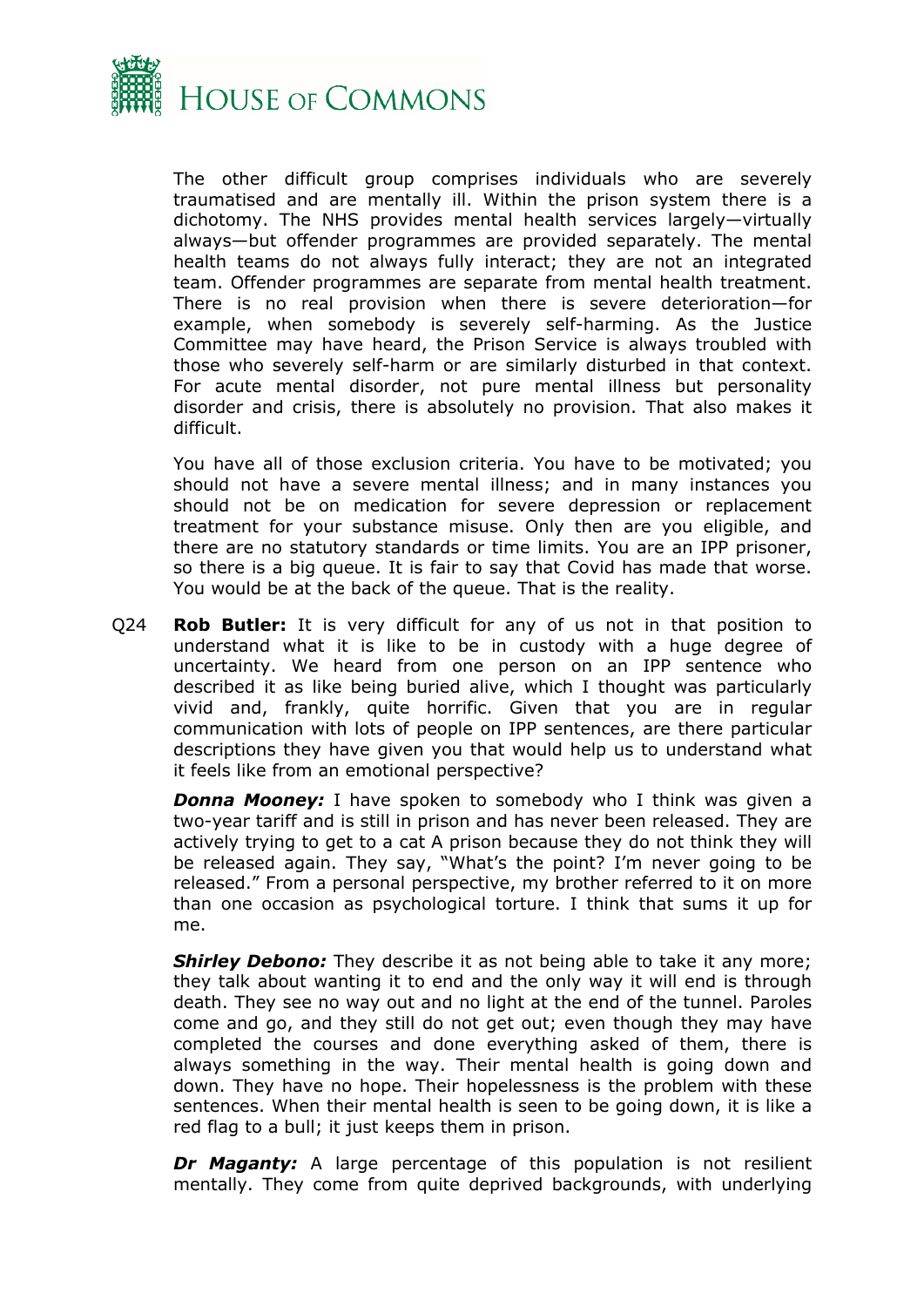

childhood trauma and deprivation already present when they enter prison. That is compounded by the process. A large group of those prisoners come to the conclusion, appropriately so in many senses, that to cope with this they have to accept it; they are going to be there and make a life there. That leads to a set of quite institutionalised behaviours where they struggle to cope with ever being released.

Q25 **Maria Eagle:** I have a brief question for Donna and Shirley. You are in touch with many prisoners who are going through what this is like in their own lives. Have you noticed any distinction? There is such a broad range of index offences, some of which are low tariff and some of which would not be seen as extremely serious and, at the other end, some would be seen as extremely serious.

Have you noticed in respect of your experience talking to IPP prisoners any difference that arises out of the index offence? Is it easier for people who have had low-level offences and short tariffs to feel as if they have more hope because they might have a greater chance of getting out than those who perhaps have committed more serious index offences?

*Shirley Debono:* I am in touch with a lot of IPP prisoners and, if not the prisoners, their families. For a lot of offences, mainly street robbery, their tariff has been no more than four years, or less. I have come across some who have committed the more serious crimes, like armed robbery or something like that, but most of the cases I come across were young boys when they got the IPP.

If you got the IPP in the early years, nobody knew what it was. We didn't. If you were 17, 18, 19 or 20 years of age and you got an IPP in the early years, you had no idea what you were sentenced to. In some cases, some did not know until three, four or five years down the line. Those prisoners find it harder to get out of prison because of not even knowing what they were sentenced to; they did not know why they were still kept in prison. Some might be illiterate or have learning difficulties. They could not get their heads around it. Then you have some who perhaps got their IPP sentence in 2010 or 2011, even 2012. By the time those years came around, those new IPP prisoners would have known what the sentence was. People were becoming aware of it through people like us campaigning, the Prison Reform Trust and people like that. It is the prisoners from the early days who find it the hardest to get out.

Q26 **Maria Eagle:** That is regardless of the kind of offence, so it is more about them being sentenced early in light of that sentence being available.

*Shirley Debono:* I also find that those who were sentenced later and the older ones knew what the IPP sentence was about, and they more or less got out on their tariff or just over. Those who got out on their tariff never really served the IPP sentence, the indefinite part of it. You had more chance of getting out on tariff if you were sentenced to it in later years than you did in the early years.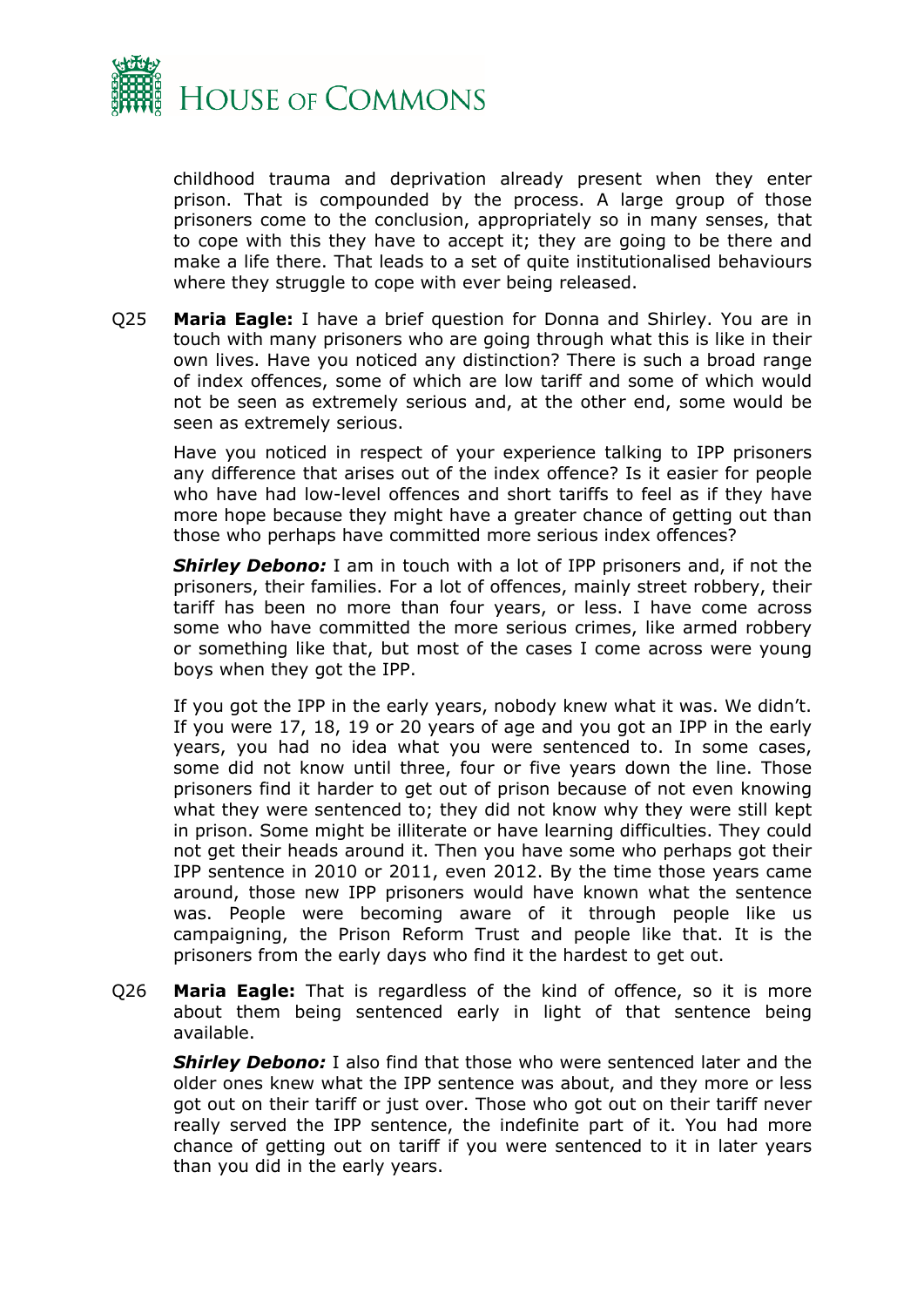

I think that for the people sentenced in the early years there needs to be an intervention somewhere to help them, because they had no understanding at the beginning; we never had any understanding. Within two or three days of the judge sending my son Shaun to prison, he was taken to see the governor. The paperwork was there. He was sentenced to detention for life; that was on the paperwork. Then I had to call his barrister. It took six weeks to clear that up. Shaun had just turned 18 years of age. Imagine a governor saying, "You're going to die in prison." That is what was going on. Straightaway, mental health kicks in because of what they are being told.

When you get told that it is an IPP sentence, which we did not know for two and a half years down the line when Sean did not get out on his first parole hearing, I thought, "What's going on here?" Then you learn that it is a life sentence through the back door. It is not just the prisoners suffering mental health; you suffer it yourself. I did not even know how to use a mobile phone. I never needed one in my life. I had to learn to help my son. We got around it all, but there are thousands on this sentence who didn't know. For those sentenced in the early days, there needs to be some intervention because they were kids; they were 17 years of age, a child in the eyes of the law, and are still in prison 15, 16 or 17 years later.

*Donna Mooney:* My experience predominantly is of people who are at the lower end of the tariff. I have had some experience of people who have higher tariffs. My experience is generally of the difficulties for those with lower tariffs, first, because of the injustice of it, and, secondly, because of the number of years they have spent over tariff. I do not know what the statistics are about how many more years over tariff you can spend the higher the tariff is, but I suspect that those on the high tariffs get out a lot sooner than those on two-year tariffs who are still inside 10 years later. When you look at it that way, it is quite understandable that they may find it more difficult because in their eyes they have served their two-year tariff again and again.

Q27 **Maria Eagle:** Are you in touch with any women IPP prisoners? Is there a distinction between the way in which they experience it and men experience it?

*Donna Mooney:* They have less access to things because there is less resource. I think all of the women now in prison are over tariff, so that is much more difficult. I am not sure about the support once they come out. I think the support for everyone when they come out is poor, but I do not know whether there is a difference between men and women on that.

*Dr Maganty:* The distinction is really around the offence. The women were mainly involved in arson, and in many instances self-harm, and they have a much more emotionally unstable personality make-up. That makes it doubly difficult because their perception is, "I want to harm myself; I did not want to harm anybody else, but I have got a life sentence for it." That is difficult.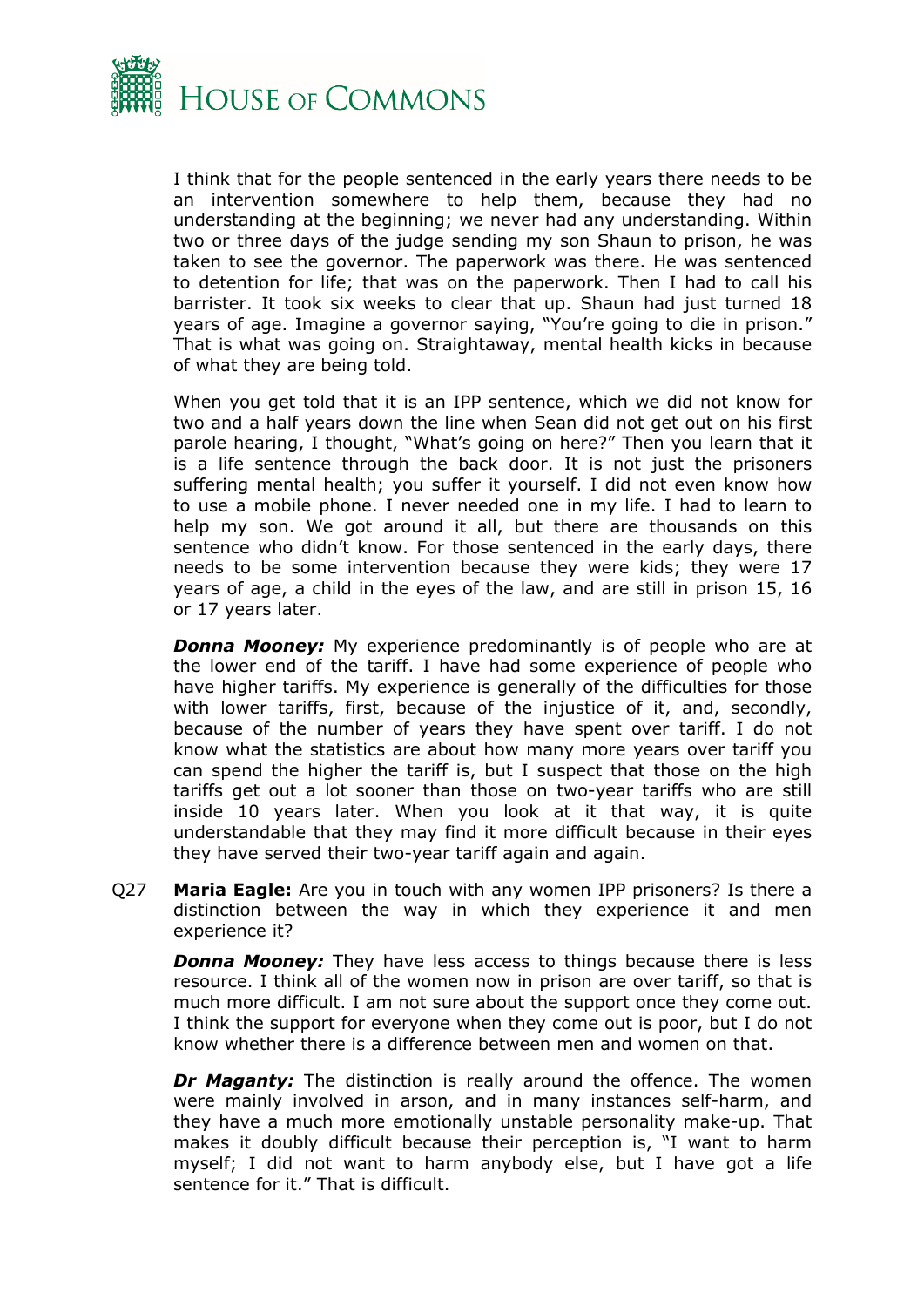

Generally, women in prison, but far more IPP prisoners, come from a very traumatic background. There are fewer women, but they come from very traumatised backgrounds. That makes the indeterminate nature of the sentence much more traumatic, but there are some good programmes in prisons for women now available. They have tried to make those programmes so it is not a prison; they make it much more therapeutic, but it is very much like trying to create a vegan burger, as it were; you make it look like a beefburger. In that sense, the prison environment is different. The places are fewer, but they work for women who get into those programmes.

Q28 **Kate Hollern:** I want to pose a question to Shirley. Obviously, you have dealt with a lot of families. We recognise how difficult it is for people who get released. What are the challenges of the licence imposed on them when they are released?

**Shirley Debono:** They don't cope with the licence conditions at all. I have people phoning me up saying, "Shirl, I was five minutes late for probation yesterday. What am I going to do?" I advise them to get on the phone and tell them that you will be in today to see them to explain it. It is like a load on your shoulders. You cannot get that weight off your shoulders.

There is a fear of probation. I will give you an example. In 2017, my son Shaun was released from prison. We were having a barbecue in the garden and the phone rang. Shaun answered the phone. It was the probation officer. She gave him two hours' notice to pack his bag and get to Cardiff Central train station, get a ticket and get on the train to Swansea to approved premises. Shaun said, "What have I done now, Mum?" He was breaking down. He was holding his head and rocking, saying, "They're putting me away." I cried. He wanted to go on the run. I said, "Don't go on the run, Shaun. Go away. You've done nothing wrong. We will get you back out, okay."

He got on the train and went to Swansea. He could not find the hostel. I was phoning the hostel in Swansea. He had not done a runner; he was just lost and was looking for the hostel. He got to the hostel. I did not even know that he had got to the hostel. All I got was a phone call from the hostel. He was on the other end of the phone. He had been attacked as soon as he got through the door. He still had his bag on his shoulder. They allowed him to make a phone call to me. The phone went down.

Then I got a phone call later in the evening from the manager at the hostel to say, "Shirl, can you come and get your son, please?" I said, "Come and get my son? He's been recalled; I can't just come and get my son." He said, "Come and get your son." I had to phone around. Although I drive, I cannot drive at night and it was late. I couldn't drive at night to a place I wasn't familiar with. I had to get a lift and go to the hostel. We parked outside. I got a phone call from the manager saying, "Please can you park up the street a little bit behind the bushes." We parked behind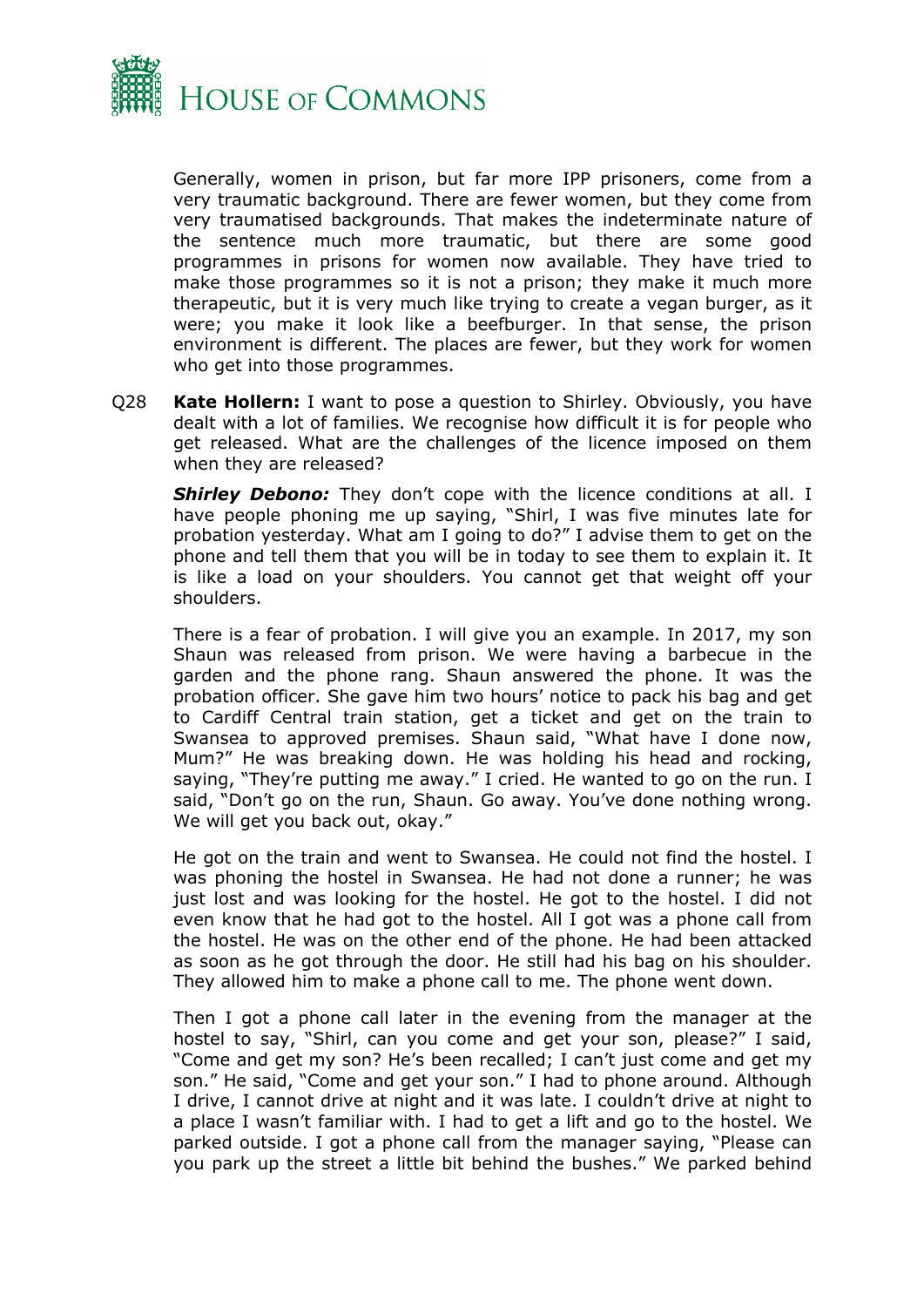

the bushes and used the side entrance. I went in. They brought Shaun to me and we crept out the side door, into the car and we were gone.

He was called to the approved premises by probation and he had done nothing wrong. On the Monday, I called the probation office and said, "Look, I have Shaun home here. What are we going to do? You have recalled him. Has he got to go to prison? What are you going to do?" They brushed all of it under the carpet and left Shaun at home with me.

They did not apologise. They praised Shaun because he had used his thinking skills and never retaliated when he was attacked. That is an example of an unfair recall. Had he been recalled to a prison, there is not a governor in the land who would have picked up the phone and said, "Shirl, come and get your son." He would have remained in prison for at least a twelvemonth, maybe 18 months, while probation would be going through their paperwork, ticking boxes—"What can we keep him inside for? What can we say he did wrong?"—to justify keeping him in there. They couldn't do that because Shaun was home with me.

That was a crime that day. It upsets me to think my son is afraid of the telephone. If the phone rings, he says, "Oh, Mum, it's probation. It's probation." It has affected him mentally. IPP prisoners get recalled for no reason and I think that Shaun's case is a classic example of what is going on in the system.

Q29 **Kate Hollern:** When they are released, are the conditions of the licence explained and discussed to see what is reasonable and that there is an understanding of what is behind them? Do you have any clarification of what your son has to do to meet the conditions, or is it just situations like that?

*Shirley Debono:* There was no reason for that recall. His conditions were to live at home, or wherever he was supposed to be living. He was not on a curfew or anything like that; he just had to live at home and stay away from trouble. Those were his conditions.

I went to the probation office because we had to make an appointment with the manager to find out what had gone wrong. When we went in to see the manager, her answer was, "We wanted to contain you, Shaun." Shaun said, "Recall should not have been on the paper because I haven't done anything wrong." Her answer to Shaun was, "We wanted to contain you." I looked at her and thought, "He's not an animal, love." That was how we felt we were treated. They have the power to pick up the phone, and this is what they do.

*Donna Mooney:* Irrespective of licence conditions, recalls can happen outside things like that. People already live in a world of fear and mistrust because of the IPP sentence in prison. They get out, but they are still living with that fear. They do not want to talk to anybody in case they make a false allegation, even if it is not one of their licence conditions. They do not want to leave the house. We hear about people being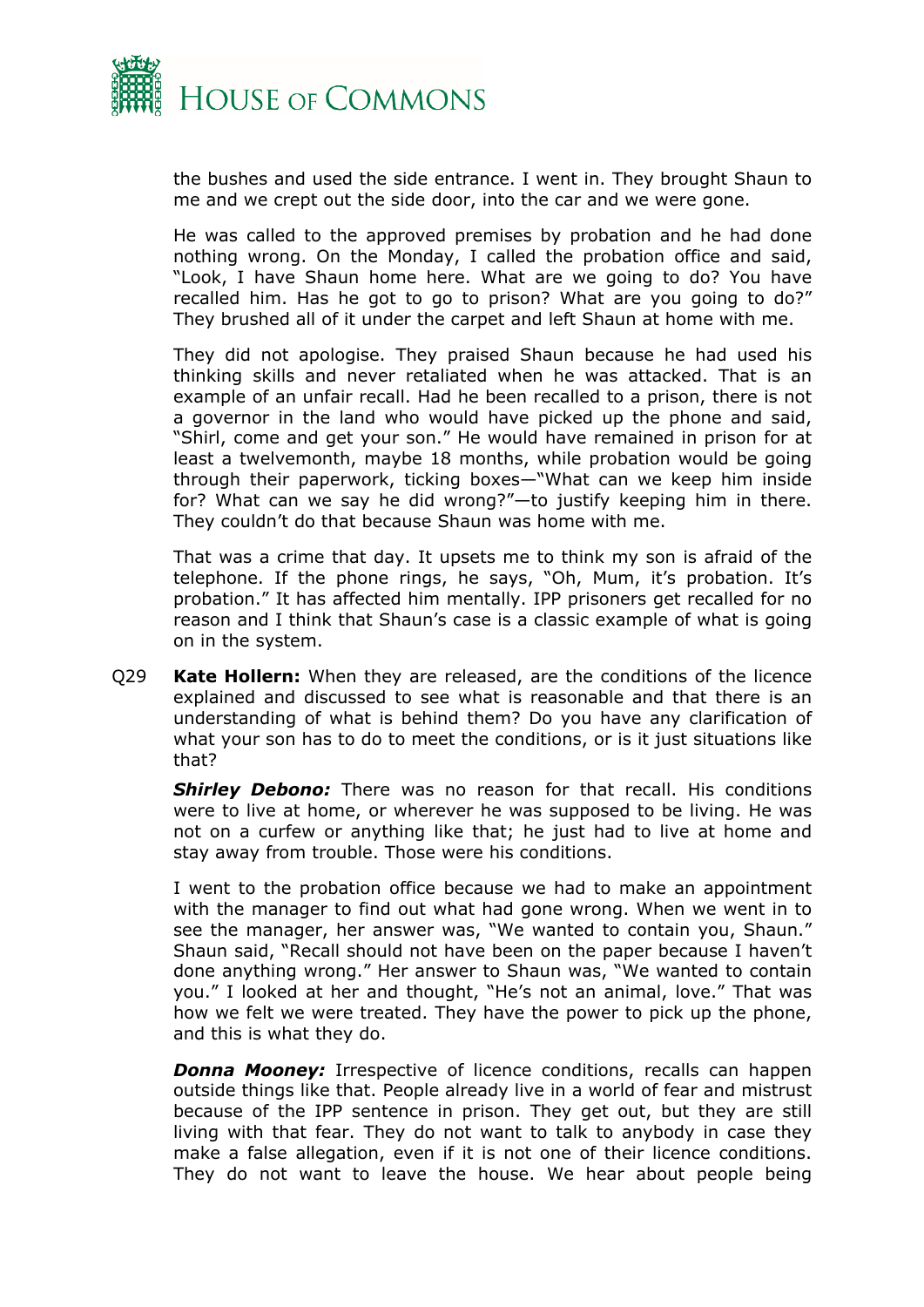

recalled because they stopped someone fighting in the street. They were not involved in it; they were trying to stop something happening, and they got recalled.

Irrespective of their licence conditions, they still live in heightened fear. They say, "It doesn't matter. Even if I do something not linked to my licence conditions, I can still be recalled." I know someone who went to probation every week with a set of clothes in a bag because they were worried they were going to be recalled despite not having done anything. That is the heightened level of fear they are living in every single day.

**Shirley Debono:** They feel like the fear of God is being put into them.

Q30 **Kate Hollern:** We have heard some examples of that. What pressure does that put on the mental health of released IPP prisoners?

*Dr Maganty:* It puts substantial pressure on their mental health. Initially, the vast majority of those released are released post-tariff; they have already done years post-tariff. They have mistrust of the criminal justice system as such because it has kept them in prison in their view. There is a general perception that the 10-year licence is a life licence and is unjust. There is a combination of mistrust in the criminal justice system and the perception that the licence is unjust, and that the criminal justice system acts unjustly towards them. There is eternal anxiety and fear that they will be recalled.

I do not believe that probation officers, having worked with them for 20 years now, act in any way unjustly towards IPP prisoners, but the real difficulty is that because of the heightened level of anxiety and stress that they feel while on licence, many prefer going back to prison because it is an environment that they know and one where they cannot be recalled any more, and they do not need to live with that anxiety and fear. I have heard that said as well.

It is quite stressful and traumatic, and it stigmatises them in the sense that they are seen as exactly the same as lifers. People outside do not understand it. Mental health services externally do not understand the difference between an IPP-sentence individual on licence and a life sentence prisoner on licence. They are seen to be similar. The knowledge base to treat their mental illness and what they have gone through is very limited in the community setting in access to alternative services that can offer them that support. An example would be that they would be told that access to the psychological services that you and I can access would be too complex for them, so they find it difficult accessing services and trusting the criminal justice system, and they find the whole situation extremely stressful. They are disadvantaged in a multifaceted manner and stigmatised in that context.

**Chair:** Thank you very much. I think we now need to move on to our second panel.

**Dr Mullan:** I have a further question.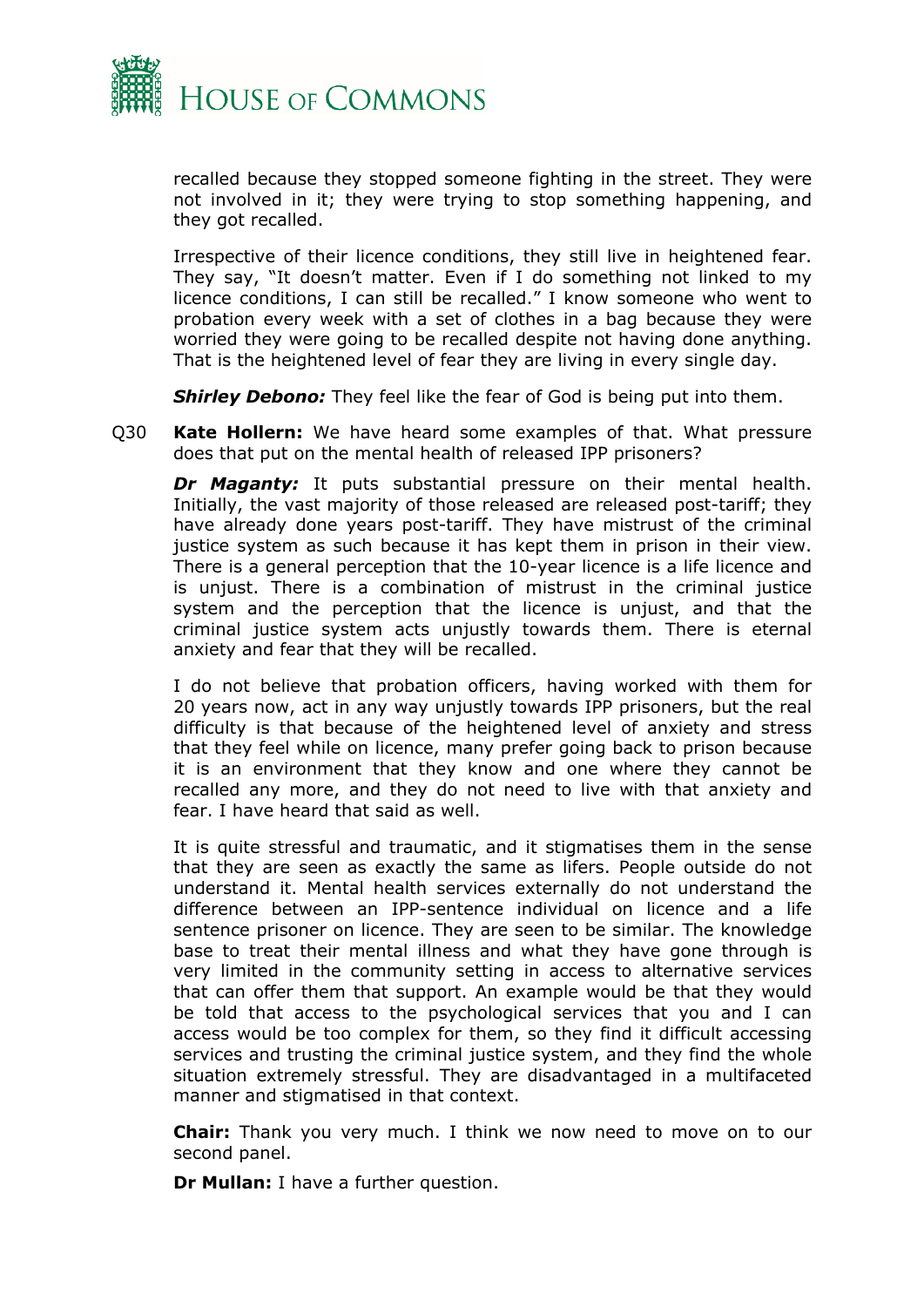

**Chair:** It will have to be very quick, because we are very pushed on time.

Q31 **Dr Mullan:** Dr Maganty, you have talked about people on high tariff who are a risk and you think that tends to make sense, while for people on low tariff the sentence itself has put them at risk and they were perhaps not risky, but do you come across some low-tariff individuals who would be a risk regardless of the effects of the IPP? They present from the start as people you think are dangerous and should be kept behind bars.

*Dr Maganty:* Yes. There are those specific individuals, but they are very few and far between.

**Chair:** That is very clear. Thank you very much.

We are very grateful to all of you for your evidence. It has been most helpful to us. Thank you for coming.

# Examination of witnesses

Witnesses: Peter Dawson, Dr Harris and Russell Webster.

Q32 **Chair:** We will move straight on to our next panel because, unfortunately, there are going to be a number of votes at 4.30 and we will not be able to reconvene afterwards. That is why we are keen to move on. We have had some very useful evidence.

Welcome everybody. It is good to see you all and to see again some of those we have seen before. Can I ask each of you to introduce yourselves?

*Peter Dawson:* I am Peter Dawson. I am the director at the Prison Reform Trust.

*Russell Webster:* Hello, I am Russell Webster. I trained as a probation officer, but for the last 25 years I have been an independent criminal justice researcher.

*Dr Harris:* Hi, I am Dr Mia Harris. I am a researcher at the Prison Reform Trust.

**Chair:** Thank you very much. We are going to start with Maria Eagle.

**Maria Eagle:** Are we?

**Chair:** I think we are. If you are not ready, I can move to Mr Daly first.

**James Daly:** I am okay with that.

**Maria Eagle:** I thought James was going first. My apologies.

**Chair:** No, it is fine.

Q33 **James Daly:** One of the things that we have been hearing about, and the clear evidence would suggest, is that there is a causal link between the imposition of an IPP sentence and mental health deterioration.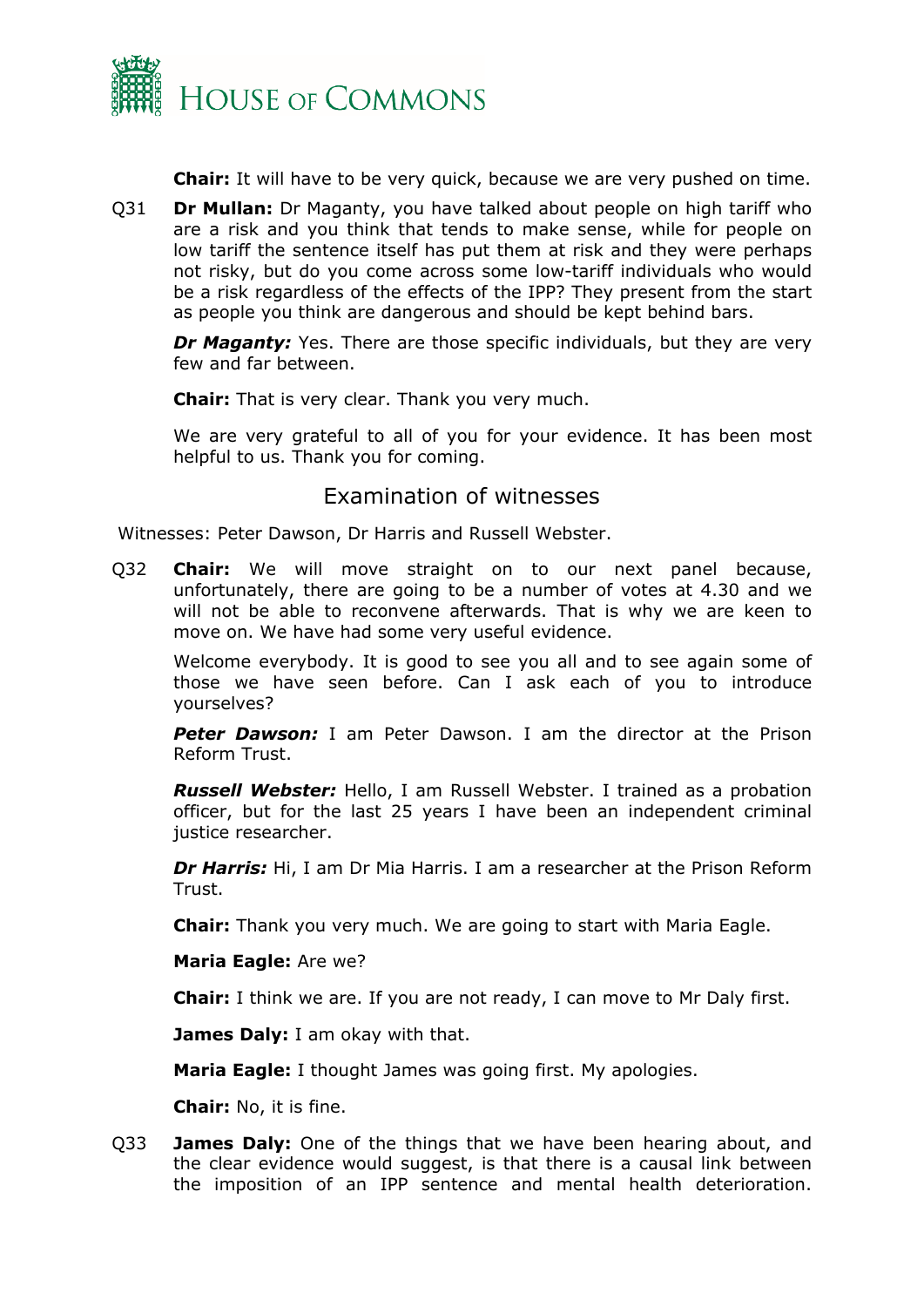

Everybody has different circumstances in their lives, and clearly that cannot be a blanket statement. Is that your view, Mr Dawson?

**Peter Dawson:** Yes, it is. It is borne out by the evidence of the research that we did, which Dr Harris and Mr Webster took part in, about people who had been released from the IPP and people who had been recalled. We heard that from people. It is also borne out in the self-harm statistics, which are disproportionately high for people on IPP sentences compared with an ordinary life sentence. We were surprised by that, but it is true.

Q34 **James Daly:** Dr Harris, could you give us some evidence to support what Mr Dawson has just said?

**Dr Harris:** Sure. Some of the people I spoke to said quite explicitly that being in prison on an IPP was affecting their mental health and that, as we heard from the previous panel, that would in turn affect their behaviour, and their behaviour would be seen as a risk factor that then kept them in prison. For example, somebody told me: "Not knowing when I am getting out, it brings on my anxiety and brings on my other behaviours. I have smashed up cells, I have done dirty protests, getting up at height and am mentally unstable because of the sentence."

We saw people in the community, as Donna and Shirley were talking about, who had a fear of the phone. I spoke to a man who became incontinent when he heard a police siren. He was that fearful of being recalled. I came across a lot of clear evidence that the fear of constant imprisonment, potentially until the day they died, caused a great many mental health conditions.

Q35 **James Daly:** On that basis, if we accept what you have just said, there are two issues. One is what we do about IPP sentences now, and the second issue, which has been talked about at great length here, is the parole system and how people are judged. With the parole system, some of the principles we are talking about could apply to many people, not just people on IPP sentences.

Mr Webster, you heard the evidence that has been given. With IPP sentences, if we as parliamentarians want to do something about this issue, could you give us some idea as to your thoughts on what we should be doing?

*Russell Webster:* Certainly. Peter Dawson will be able to give—

**Chair:** We are having a bit of trouble with your sound, Russell, so you may need to shout a bit.

*Russell Webster:* I am sorry about that. Are you hearing me better now?

**Chair:** Just a bit better. I am sorry to be—

*Russell Webster:* No, it's fine. I have the microphone up high.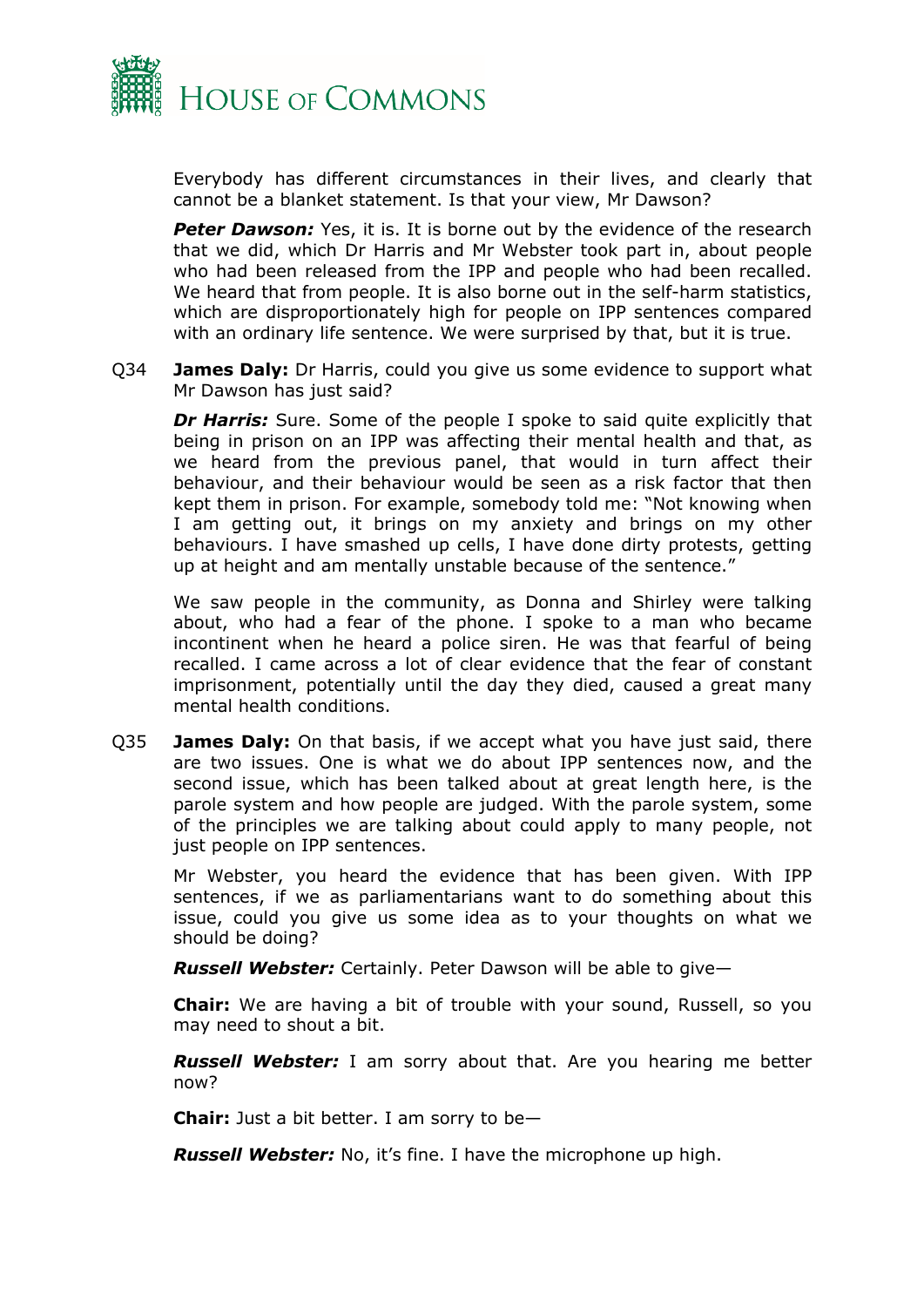

# **Chair:** Great.

*Russell Webster:* Partly, Mr Dawson will be able to give you a better description of what can be done. In particular, the issue is the indeterminate recall that is disproportionate for people. I think it would be possible for Parliament, on your recommendations, to address that, so that there is an endpoint to people's sentences.

Q36 **James Daly:** Thank you, Mr Webster. Mr Dawson, in actual recommendations, if IPP sentences were to be dealt with, something has to happen in the sentencing legalistic sense to the people who are currently subject to those sentences. What should it be from your perspective?

**Peter Dawson:** We are a resolutely pragmatic charity. The best solution, in our view, would be a re-sentencing exercise where each case was reexamined judicially to isolate cases where, were it not for the IPP, it is likely that somebody would have received an indeterminate sentence say, a discretionary life sentence—which would deal with the high-tariff, high-risk people of most concern to the general public. The remainder should receive a determinate sentence governed by the tariff that they received, and there should be a minimum licence period for everyone when they were released. We recognise that that is unlikely to attract parliamentary support now, or probably for the foreseeable future.

The particular recommendation we have for the Bill that is going through Parliament now is to recognise the people who overcome the many obstacles that this sentence places in their way, and who make a success of their lives in the community. Currently, they have to wait 10 years until the licence can be terminated and the sentence is finished, and that is only at the discretion of the Parole Board. It is not automatic. The Parole Board can choose to extend the licence. We suggest that that could be brought down to five years so that, if somebody has made a success of their life in the community, at that point the sentence comes to an absolute conclusion.

The evidence we have from the Ministry is that there have been no serious further offences committed by anybody who has been out on licence for five years, and that the recall rate for people on IPPs, although it is very high, is generally high up to about two to three years after release. By five years from release, on the whole, people are not recalled to prison. We think it is a very low-risk proposal.

#### Q37 **James Daly:** Thank you very much, Mr Dawson.

My final question is to Dr Harris. You may want to explain whether you have direct experience with the Parole Board. There are some statements that have been made today such as "mental health is a risk factor." I suspect that in certain circumstances it is, but I hope that we would be finding creative and supportive ways to ensure that people with mental health problems can be managed in the community, and that should not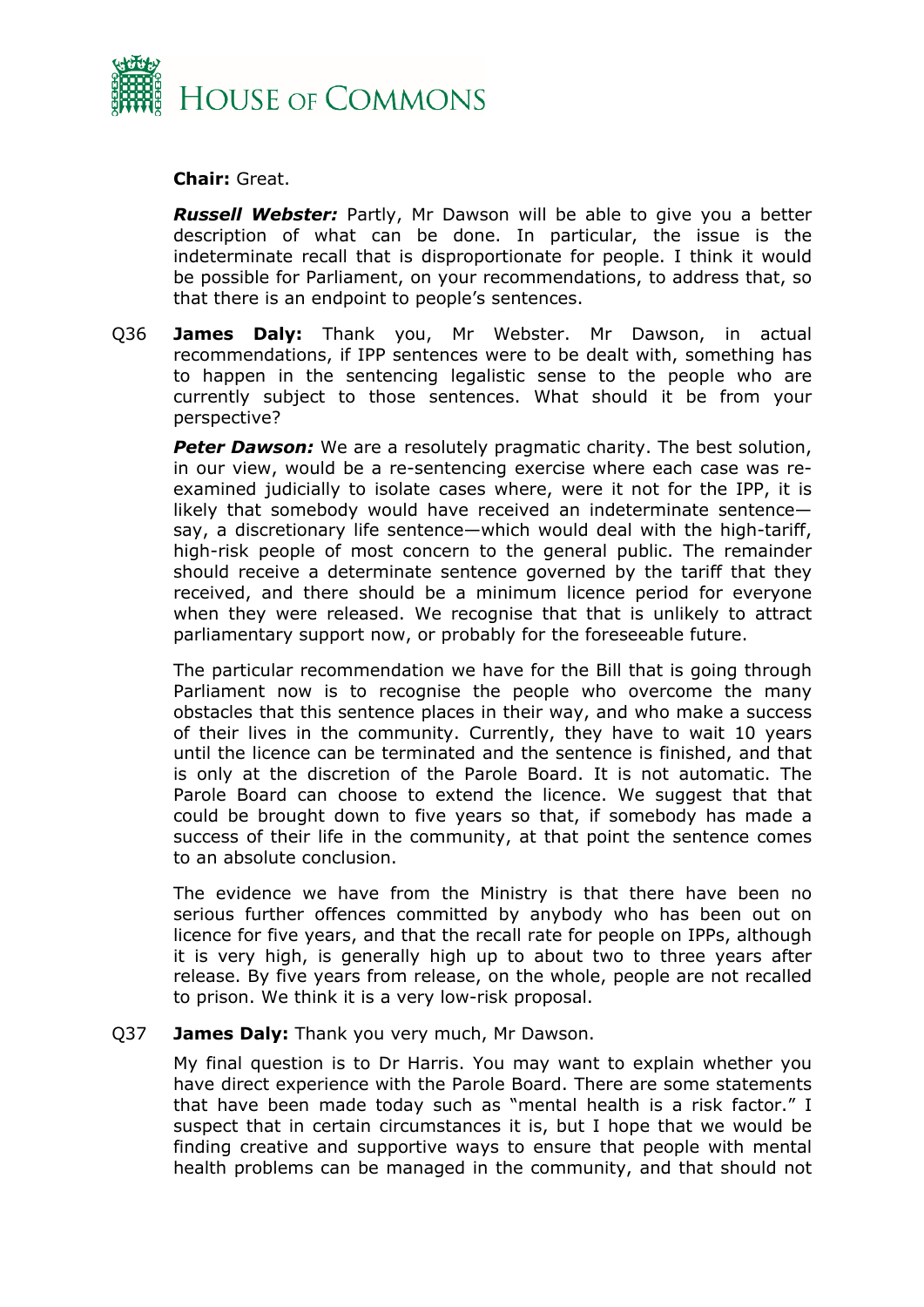

be a bar to release from prison. The fact that someone has a mental health condition and that that automatically considers them to be a risk seems to me utterly perverse. Do you have any experience of that or can you share any thoughts on that?

*Dr Harris:* I have no formal experience of the Parole Board. As part of the research, we did interviews and focus groups with Parole Board members, probation staff and a range of professionals. It is quite concerning that mental health is treated as a risk factor in that way, and it often stops people seeking the support they need, be it in the community or in prison. People have told me, "I think I need to be on antidepressants. I am very mentally unwell, but I can't tell anybody that because if I do it will count against me." Mental health is a risk factor for further reoffending. The approach to treating mental health as a risk factor in that way can be very counterproductive.

A lot of professionals we interviewed felt the same. There are ways we can support people in the community better with their mental health. One woman I interviewed had been recalled to prison because she was too mentally unwell to be supported in the probation hostel that she was in. She was extremely upset and angry that she was now in prison, potentially for the rest of her life, because of her mental illness, rather than because she had committed any sort of offence or was a risk of harm to anybody but herself.

**James Daly:** Thank you very much indeed for that evidence.

**Chair:** Thank you very much. Maria.

Q38 **Maria Eagle:** Thank you, Chair. Mr Dawson, what in your experience are the main reasons why IPP prisoners are being held in custody for so long after their tariff date? Do you notice a difference between those with short tariffs, or those who were sentenced at an early stage of the life of the sentence being available when it was first legislated for, and those who were sentenced later and perhaps have longer tariffs? Do you notice any distinction?

**Peter Dawson:** Those generalisations are really dangerous. The evidence you have already heard is that people are suffering because they do not feel treated as individuals. I would hesitate to make that generalisation. The evidence you have already heard about the impact of injustice is what is unique about this sentence and is one of the reasons why you see a difference between people serving the IPP sentence and those serving other sorts of indeterminate sentences. For a justice system to treat someone unjustly impacts on mental health and destroys the trust in the system that is essential to showing that you are safe to be released. You have to co-operate with the system to get to that point. The bigger the gap between your tariff and when you are eventually released, the bigger the sense of injustice.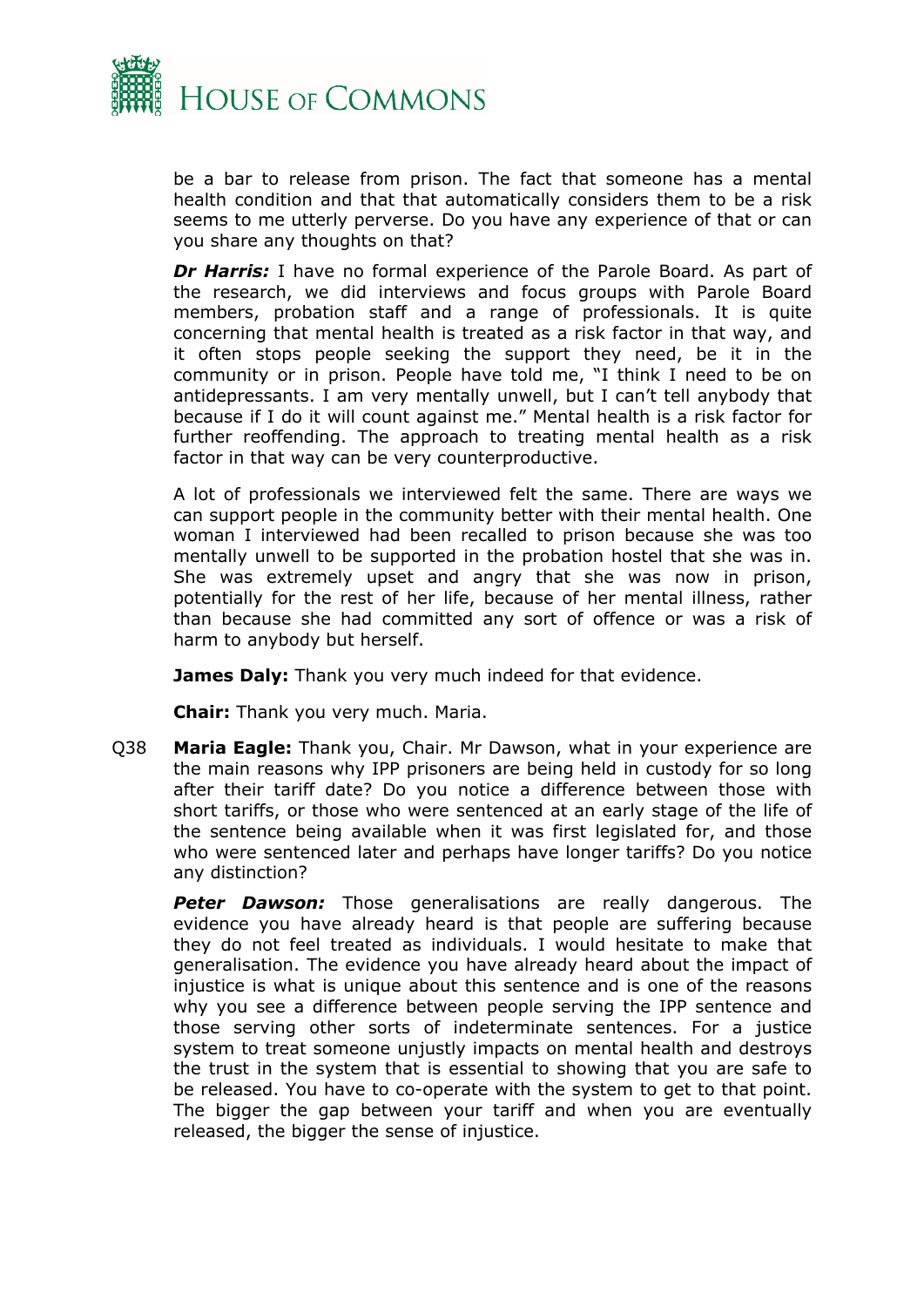

The main reason for people still being in the system—a lot of what you heard in the first hour—is that the experience of imprisonment under the IPP does huge harm to people's ability to live a normal life. The Parole Board looks at safety, but it has to be confident that a person has a way of life such that they can live successfully on release. Prison is a very bad place to try to assess that. The prison environment is very artificial. It is very hard to show how you would survive in the community, particularly if you started the sentence in your early 20s and you are being released in your mid-30s or later. The mental health impacts are significant.

The other thing, which, again, goes to our research, is that the Parole Board in applying its test of public protection is looking not just at the characteristics of the person in front of them and whether their attitude has changed, which in many cases is important; they are looking at whether there is a coherent plan to manage the remaining risk in the community. We constantly now underestimate the challenge of doing that. It is difficult for some very obvious reasons. People normally go out to very little support in the community. Family connections are likely to have disintegrated over time. People are often going out to a life in which they have nothing constructive or purposeful to do. Employment is unlikely. It is going to be boring and lonely. People are often going out to physical circumstances that make it difficult. Probation hostels are often very difficult places to restart your life in the community.

Q39 **Maria Eagle:** Do our other two panellists have anything to add? That was quite a comprehensive answer.

*Dr Harris:* I do not know if these things will be covered in future questions, but to add to what Peter said about the prison environment being an artificial place to test somebody's suitability for the community, as well as being an artificial environment it is a very stressful, very violent and very volatile environment. It is a place where drug use is common. It is a place where fights are very common. People said to me, for example, "You've put me in the most violent, volatile situation. The wings are mad. People get stabbed and slashed. If you don't stand up for yourself, you're going to be a victim." It is a very difficult place to prove that you are not going to be a risk to the community because it is such a violent place. There is a lot more that I would like to say about accommodation and hostels, but that might be covered later, so I do not want to take the time now.

Q40 **Chair:** Russell, do you have any thoughts?

*Russell Webster:* Yes, I hope you can hear me a bit better now, Bob.

**Chair:** Yes, it is a lot better.

*Russell Webster:* Parole Board members and probation officers struggle with some of the same issues. For instance, probation officers often feel, "I need to put a lot of conditions on this person so that the Parole Board thinks there is a good, safe plan for them to be released," but a lot of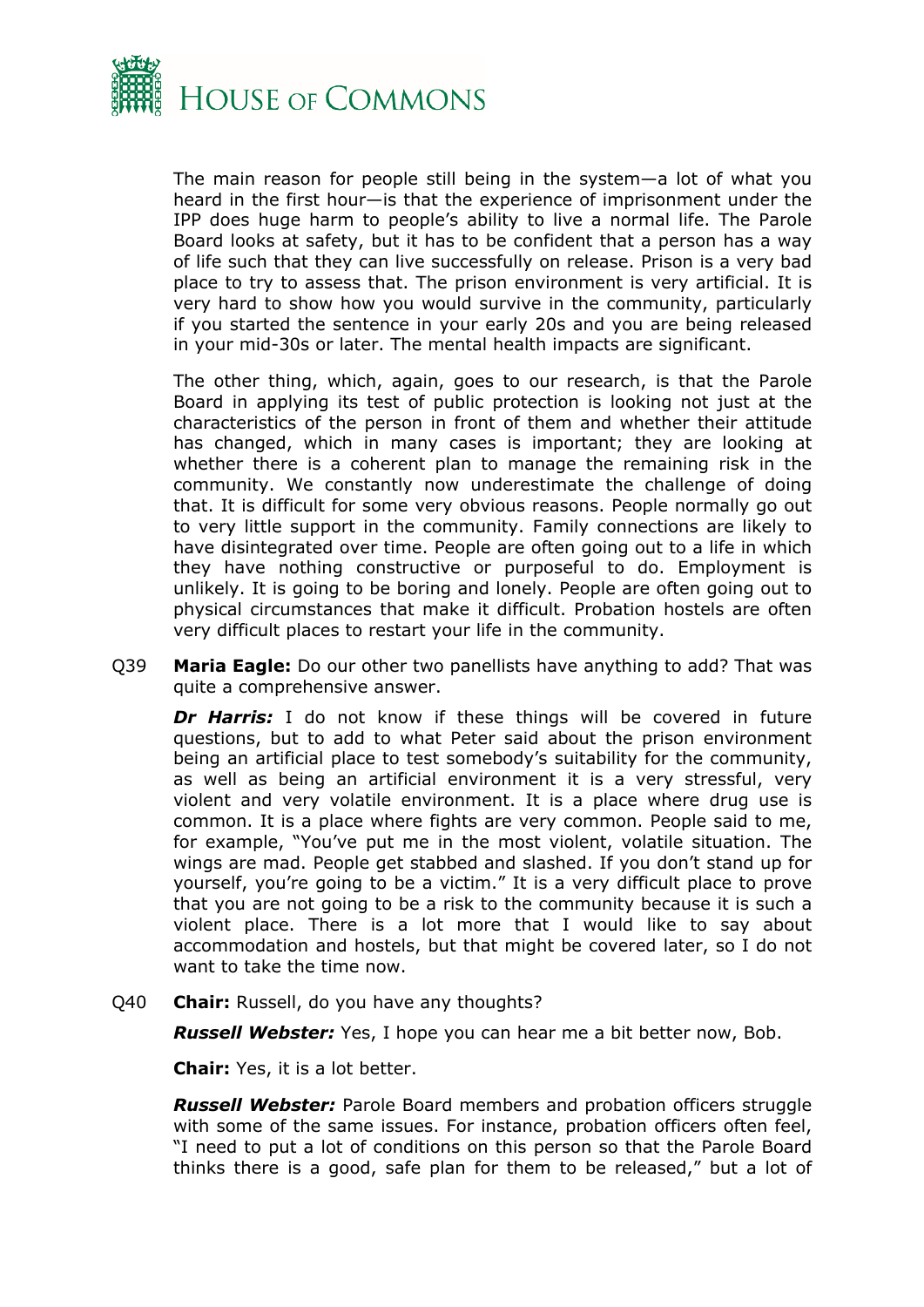

conditions mean that it is very easy to break one of those conditions and be recalled. Similarly, Parole Board members were very frustrated that people with drug problems could not be considered, or were not considered, for residential drug treatment as a suitable place to be released from, where there would be lots of support and lots of supervision, but that was not possible. Often, professionals spend a lot of time getting together comprehensive support plans for individuals, only for a place at an approved premises to not be available and therefore someone is released to somewhere completely different, 30, 40 or 50 miles away where, of course, none of that support plan is in place.

There is a lot of frustration on behalf of the professionals and a lot of second-guessing on their behalf—in other words, probation officers thinking, "What would the Parole Board want to see here?" All of that puts people who are released as IPPs in a very vulnerable position. The classic one, as I think Dr Harris was just about to say, is approved premises where very many people are released to. The reality is that all approved premises have a curfew. If you are 15 or 20 minutes late on a Friday or Saturday night, the staff are duty-bound to call up and report that up the chain of command because someone is an IPP. If there is no contact and someone does not know where an individual is, they will be recalled.

I think both probation and Parole Board staff would like a situation where those cases can be properly reviewed. A probation officer who has an ongoing relationship with an individual who is on supervision to them will know whether the fact that someone was late on a Friday or Saturday night is a minor issue that just needs to be talked about, or a major concern because someone was hanging around outside a victim's family's house, but the system does not allow for that. The system is very clunky, and it is difficult to see how to make big changes to the system, other than the fundamental things that Mr Dawson has spoken about, which is reducing the length of licence.

Probation officers feel under an awful lot of pressure and that they are at risk of being scapegoated if they make what turns out to be the wrong decision. These are human decisions. These are assessments. It is not a scientific fact. When we spoke to probation officers for the research, people would say, "I moved areas, and the culture for recall where I moved was very different because they had just had a serious further offence where probation officers were found to be at fault." Irrespective of whether that further offence was committed by an IPP or not, there is a lot of pressure then on everyone—the frontline practitioners, their managers and senior managers—to make sure that does not happen again. As with all these things, it is very difficult.

You will know because of the political nature of offending—political with a small p—that there is an expectation somehow that no one who is ever released from prison will ever commit a further offence or a serious further offence. Of course, in the real world that is not possible. It always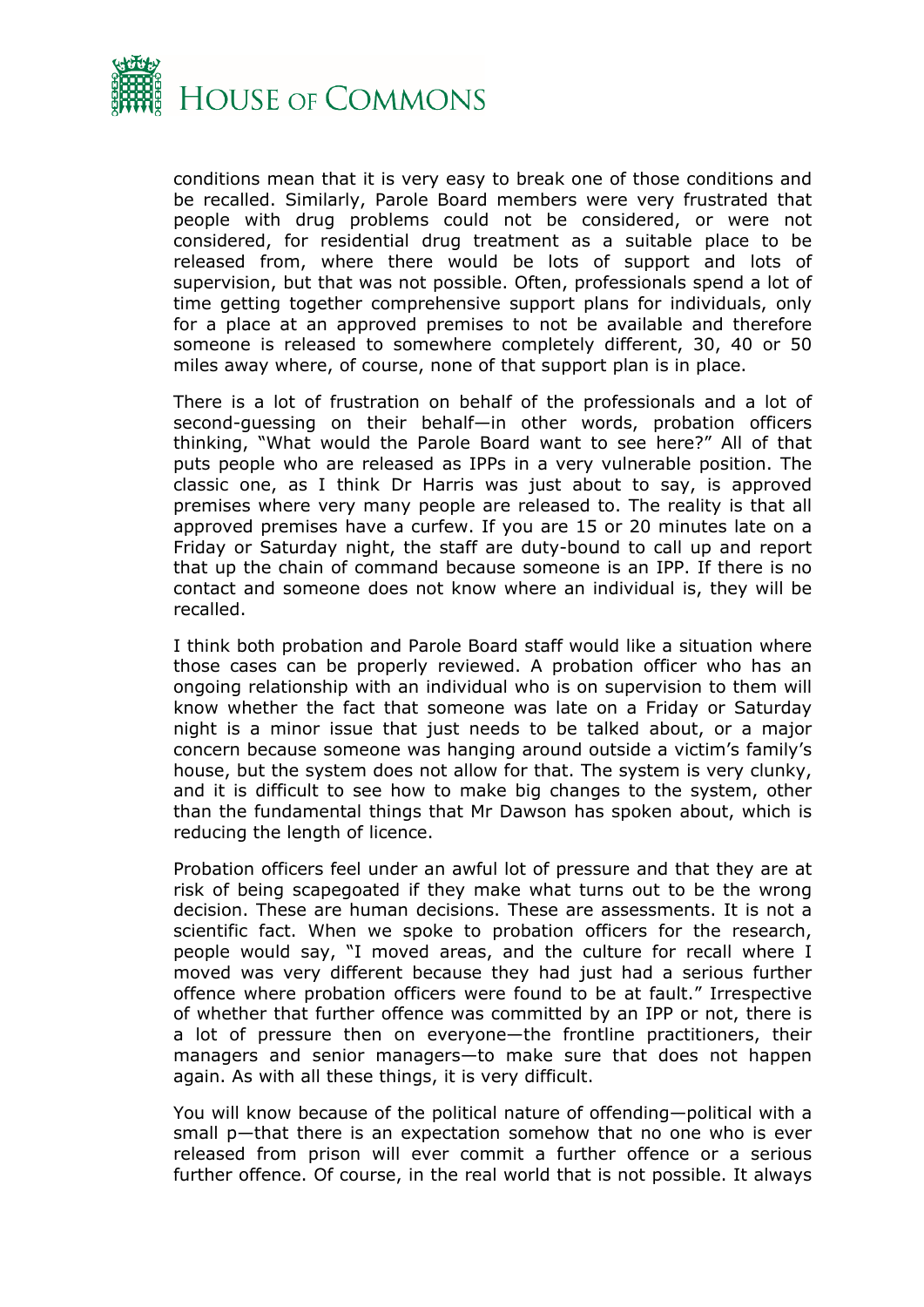

seems to me unfair that we try to judge our probation officers and our prison officers to that sort of standard, whereas no one expects every child at school to get five GCSEs and A-levels, and no one expects every hospital operation to be successful, but somehow we only ever judge the criminal justice system when things go wrong. I think I have said enough, Sir Bob.

**Chair:** Okay, thank you very much. That is helpful.

Q41 **Laura Farris:** When you look at the way that the IPP is treated in the prison estate, is it seen, because someone has that sentence, that it is automatically the case that they should serve more than their tariff?

**Peter Dawson:** No, absolutely not. I do not think the Prison Service would see it in that way. There are hardly any IPPs left who are not in that situation in prison.

Q42 **Laura Farris:** But of those that are, I thought 96% were already ahead of their tariff—

#### *Peter Dawson:* Yes.

**Laura Farris:** I wondered why almost all.

**Peter Dawson:** I do not think that is anybody's intention. You have heard the multiple ways in which the system has failed to deliver what Parliament thought it was going to get. There is certainly no intention.

In terms of the Parole Board, there is a big gap between what I am sure you will hear from the Parole Board when you take evidence about their intention and approach and what people believe. What people believe will be fed sometimes by completely accurate anecdote and sometimes by myth. It does not really matter because if people believe it that is what informs their behaviour in prison and their loss of hope.

Q43 **Laura Farris:** Do you agree with the previous witness who thought there was a conflation between those serving IPPs and those who were serving life sentences in terms of accessing treatments? Is that something you have seen?

**Peter Dawson:** Both have an urgent need to access courses and other interventions that will help them to get released. There are tremendously difficult decisions to be taken about priorities. Do you prioritise the person who is coming up to a parole hearing, or do you prioritise the person who is furthest beyond tariff? Do you prioritise the person who may be closest to meeting the release test rather than the person who appears to be furthest away?

Q44 **Laura Farris:** Is there a regional variation in the way that that is applied, or is there some uniformity?

**Peter Dawson:** Yes, there will be.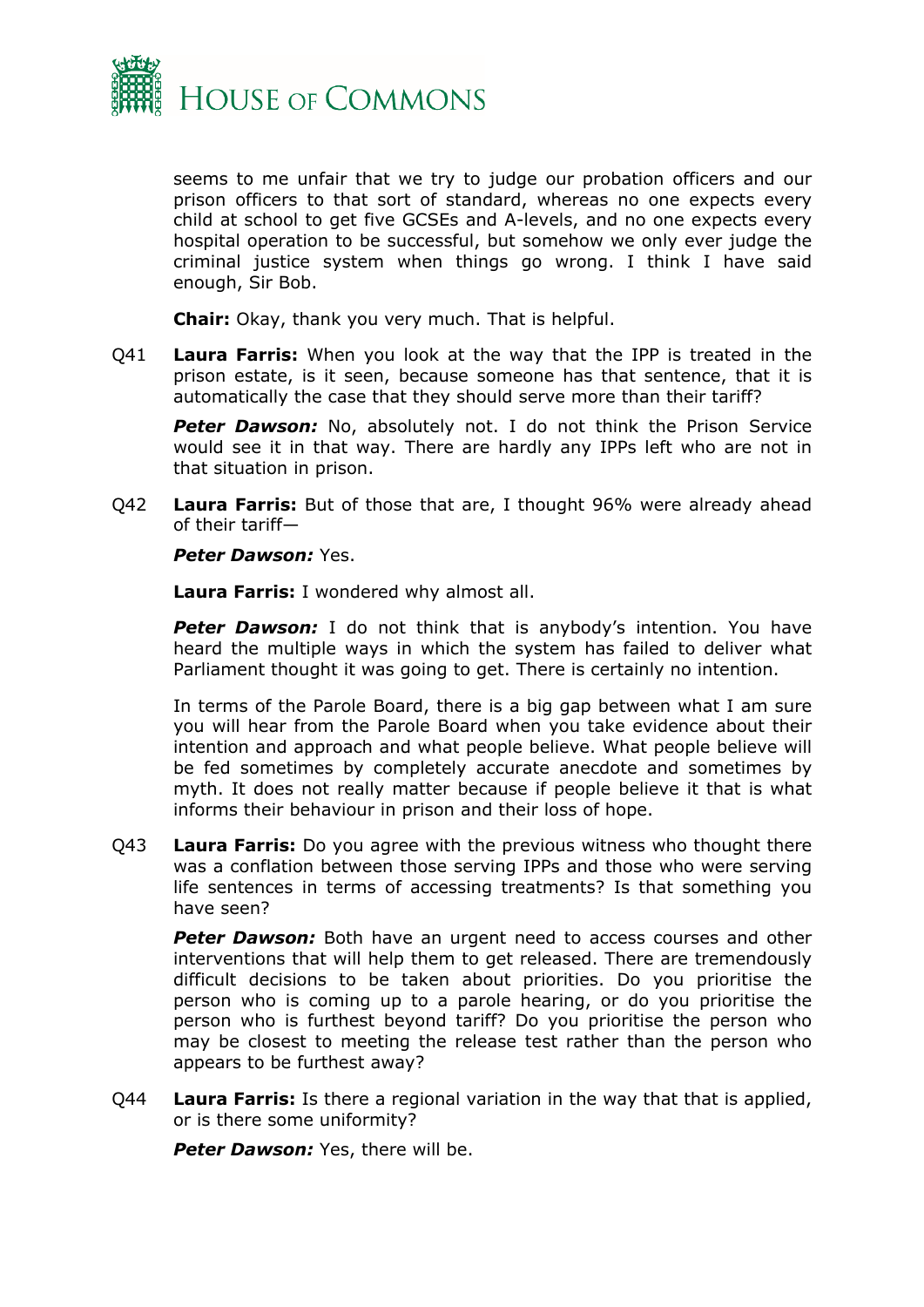

# Q45 **Laura Farris:** There will be regional variation or there will be uniformity?

**Peter Dawson:** Yes, there will. It is chaotic in exactly the way that has been described to you. The Prison Service, over the last seven or eight years, has made a better co-ordinated effort to get people to the point of release, and that is shown in the release figures, which, although they have slowed down now, accelerated for a number of years. That reflected a centralised data-gathering and monitoring effort to know exactly who was in prison and to try to be conscious centrally of where people were in their sentence. I am not aware that there is anything of that nature in relation to people who have now been released.

# Q46 **Laura Farris:** Could you say that again? I misheard you.

*Peter Dawson:* I am not aware that what the Prison Service has done in relation to people in prison to try to accelerate the rate of release is matched by a similar effort in probation in relation to people who have been released. What the numbers show, and what we should be really anxious about, is that the number of people being recalled—the number of IPPs being recalled—has for one quarter exceeded the number of people who are being released, and that trend is likely to continue. It is likely that more people will be recalled than will be released, so the number of people in prison on an IPP sentence will grow.

# Q47 **Laura Farris:** Why is that?

*Peter Dawson:* The key thing is that people are not well enough supported while they are in the community. I do not want to make that a criticism of the probation service. Everything you have heard shows that the complexity of the people probation are now supervising is uniquely high. People, when they manage to come out of prison, are coming with a huge range of problems and facing severe resettlement difficulties, partly because they have been in prison for such a long time. Providing the support that will stop probation officers being put in the situation where they see no option but to recall is likely to be intense, expensive and difficult to deliver, but not impossible. It requires the same kind of central attention and determination that was brought, not perfectly, to the challenge of getting more people released in the first place.

Q48 **Laura Farris:** Would it be a correct statement to say that, irrespective of whether it was originally a low-level offence or a high-level offence, the outcomes of the released IPP prisoner are less good than those of the ordinary prisoner serving a specific sentence?

**Peter Dawson:** Yes, I am sure that is right. It is crucial to remember that the original offence for almost all of these people was a very long time ago and committed at a time when they were much younger.

#### **Laura Farris:** Thank you.

Q49 **Kate Hollern:** It was interesting that you spoke about the high level of recalls for prisoners. Do you think that is linked to the conditions that are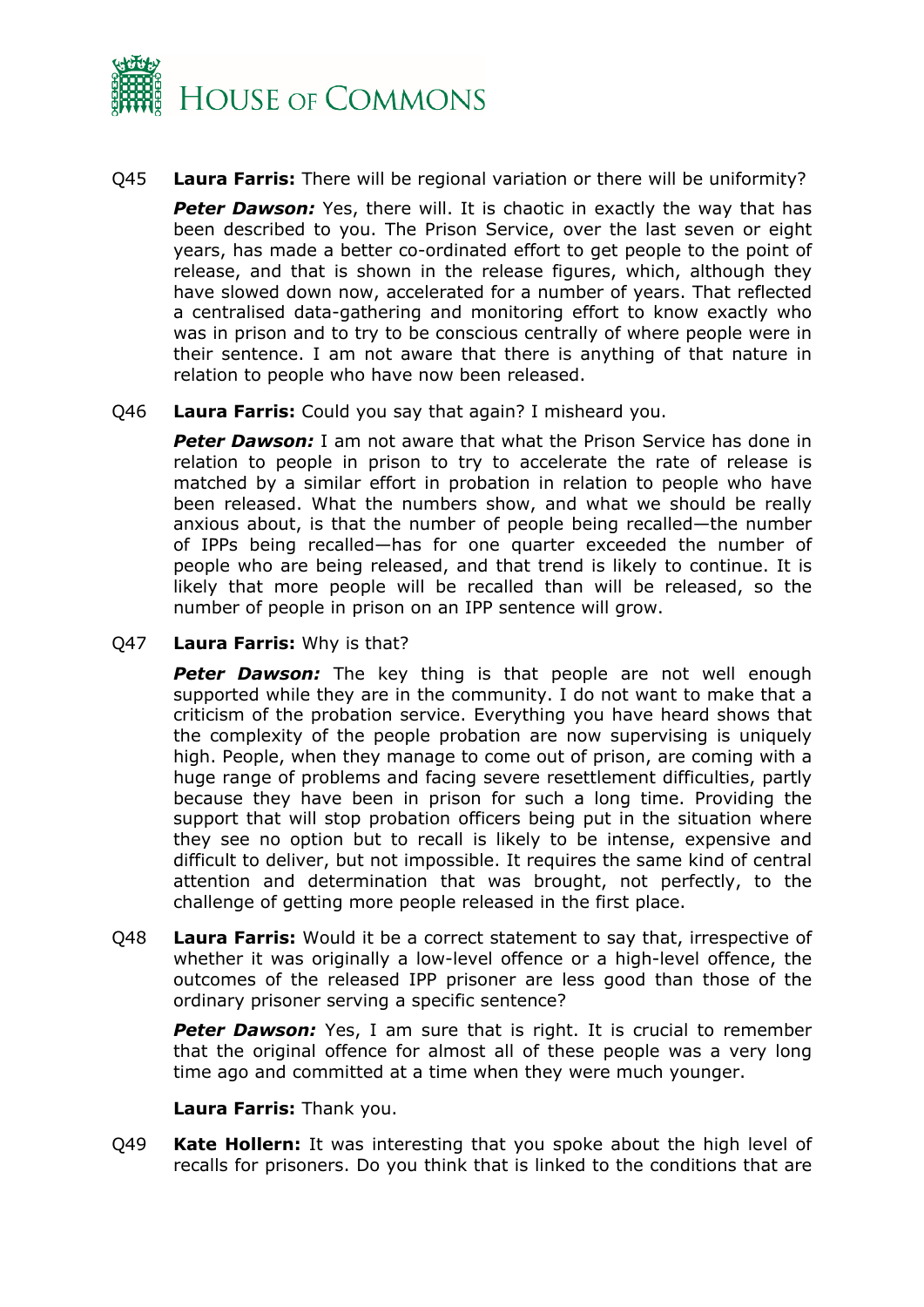

applied to the licence or the lack of support to meet those conditions?

*Peter Dawson:* I think it is both. Russell has described really well the dilemma that probation staff face. It is a very unforgiving world if you fail to recall someone who goes on to commit a serious further offence. A natural response to that is to put in more conditions because it makes you feel safe, but that provides more triggers for recall. Fundamentally, we are underestimating the challenge of giving people successful resettlement. That is about all the usual resettlement issues around accommodation, employment, mental health and family support. They are much more difficult to meet for most people who have served these sentences.

Q50 **Kate Hollern:** I was thinking of an example we have seen of a prisoner being recalled because probation services could not find a place for them to live. That seems hugely unfair, doesn't it? It is also about gaining employment where it is very difficult for an employer to take them on. Should there be more support to help people meet conditions and perhaps softer conditions?

*Peter Dawson:* Yes to the first. I would hesitate over the second. I do not think there is any mileage at all in changing the public protection test. If we say that we are less interested in public protection and something goes wrong, that does everybody in the system a huge disservice—the victims of crime as well as all the other IPP prisoners whose future will be affected by that. On support, absolutely.

Q51 **Kate Hollern:** I was not thinking of public protection; I was thinking rather of employment, perhaps a training programme to gain skills support.

**Peter Dawson:** It has to be very individualised. Quite a lot of IPP prisoners will be coming out to a life of retirement, where the issue probably is around having something to do during the day that makes it worth getting up in the morning. Other people will come out wanting to work and finding it very difficult to work because of the stigma of the sentence. That individualised support is enormously resource intensive. Most probation officers supervising IPPs will be supervising multiple people, and will struggle to give personal support but also maybe to access the support that other organisations in the voluntary sector and in the community can bring.

Q52 **Kate Hollern:** I had a further question on the reduction of the 10-year term, but you already answered that. Most people reoffend much sooner than that period. Do you feel it will be reasonable to reduce that 10-year period?

**Peter Dawson:** It feels like the most modest reform we could possibly suggest, but it would at least provide a glimmer of hope for people who have made a success of their release. There is a big difference between having that licence hanging over you and not. Active supervision can end at five years, and does for some people, but you can be recalled after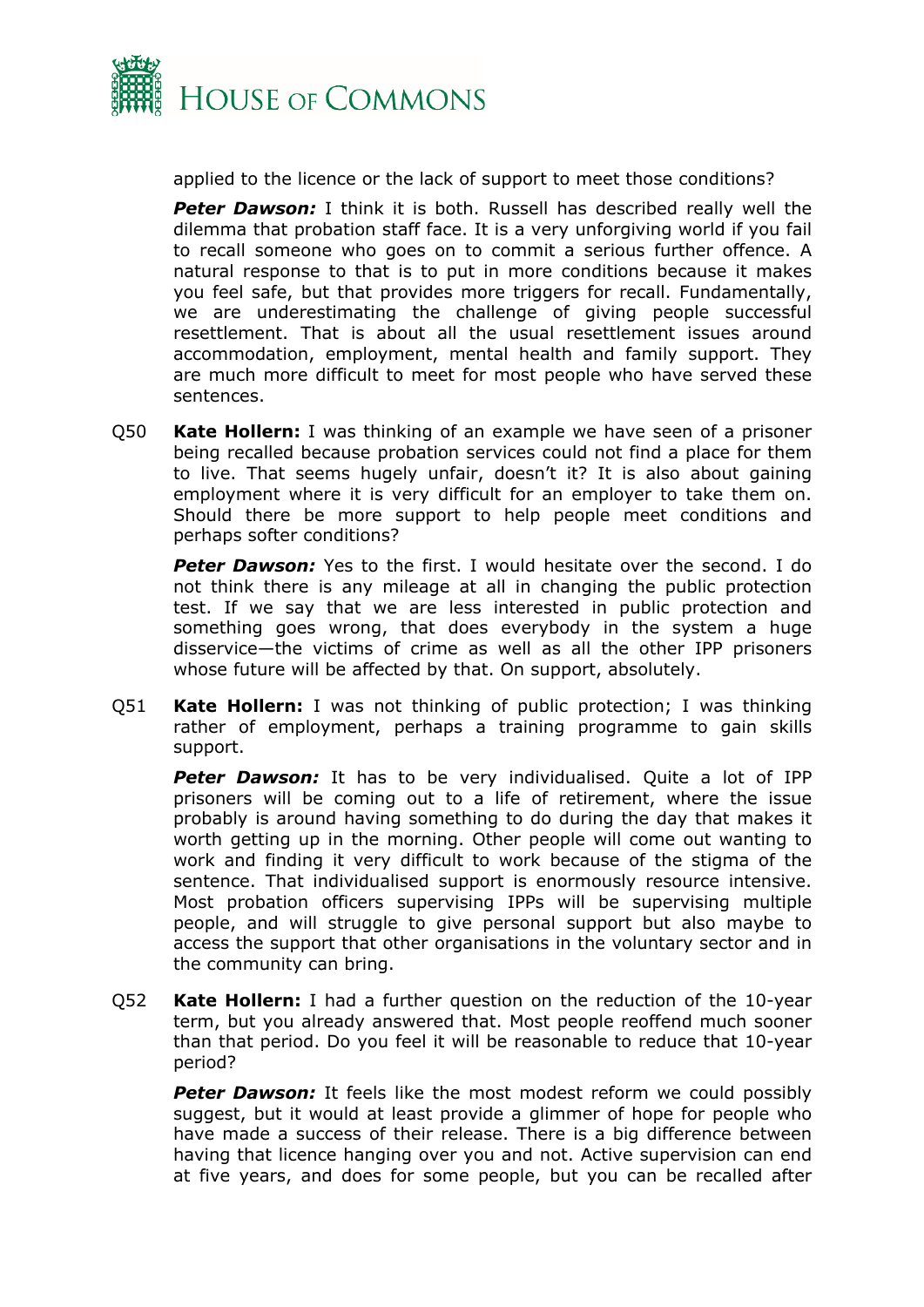

that point, and you can be recalled for minor offending or for a misdemeanour.

**Kate Hollern:** Okay, thank you.

Q53 **Chair:** Thank you. Dr Harris and Russell, do you have anything to add to those points?

*Dr Harris:* There is lots I could add. One of the main points that Peter raised and that I want to reiterate is the need for concerted effort to support people once they are in the community, to match what is being put into helping people get out of prison in the first place. That is something that the probation officers we spoke to were really supportive of as well. One person told me that, if a fraction of the amount of money spent on keeping IPPs in prison could go to each case to keep them out of prison, that would be helpful. The cost of keeping someone in prison is £40,000 or £50,000 a year. If that kind of money was spent on support in the community, it would be much better spent.

Even though there is big distrust of probation among a lot of people serving IPPs, for the reasons that Donna and Shirley spoke about so eloquently in the previous session, some people really wanted support from probation and felt well supported by them. One man told me that he was initially signing on weekly. "Half an hour every week I could chat in a safe environment. It then went down to fortnightly. I said I would like to continue weekly. She had to cut it down. Eventually, she cut it down to speaking once every four weeks, and that didn't work for me." He was an older man who was convicted of a sex offence and went on to view child sexual abuse material online. Some people are really crying out for more support that just is not available in the community, unfortunately.

#### Q54 **Chair:** Okay. Russell?

*Russell Webster:* I have one glimmer of something positive to contribute. I am only aware of one programme, which has been running in Humberside for the last seven or eight years, particularly for the group of people that the psychiatrist who gave evidence in the first session talked about—people with multiple needs. In Humberside, it is based on the back of the offender personality disorder pathway. People get a lot of support pre-release and through the period of release. The reality is that some people are so damaged, both through pre-existing conditions and from having been locked up so long, that they do not all succeed. However, sometimes the team will say, "Do you know what? It is all breaking down now. I think you will need to go back to prison," but they support someone through that process and then get them to the point where they can be re-released safely. It is not cheap, but neither is it at the level of custodial expenditure. That is a partnership between the probation service and the health service that predates Transforming Rehabilitation, and survived through all that period and is still running today. I am certainly happy to give details to your Clerk to follow that up.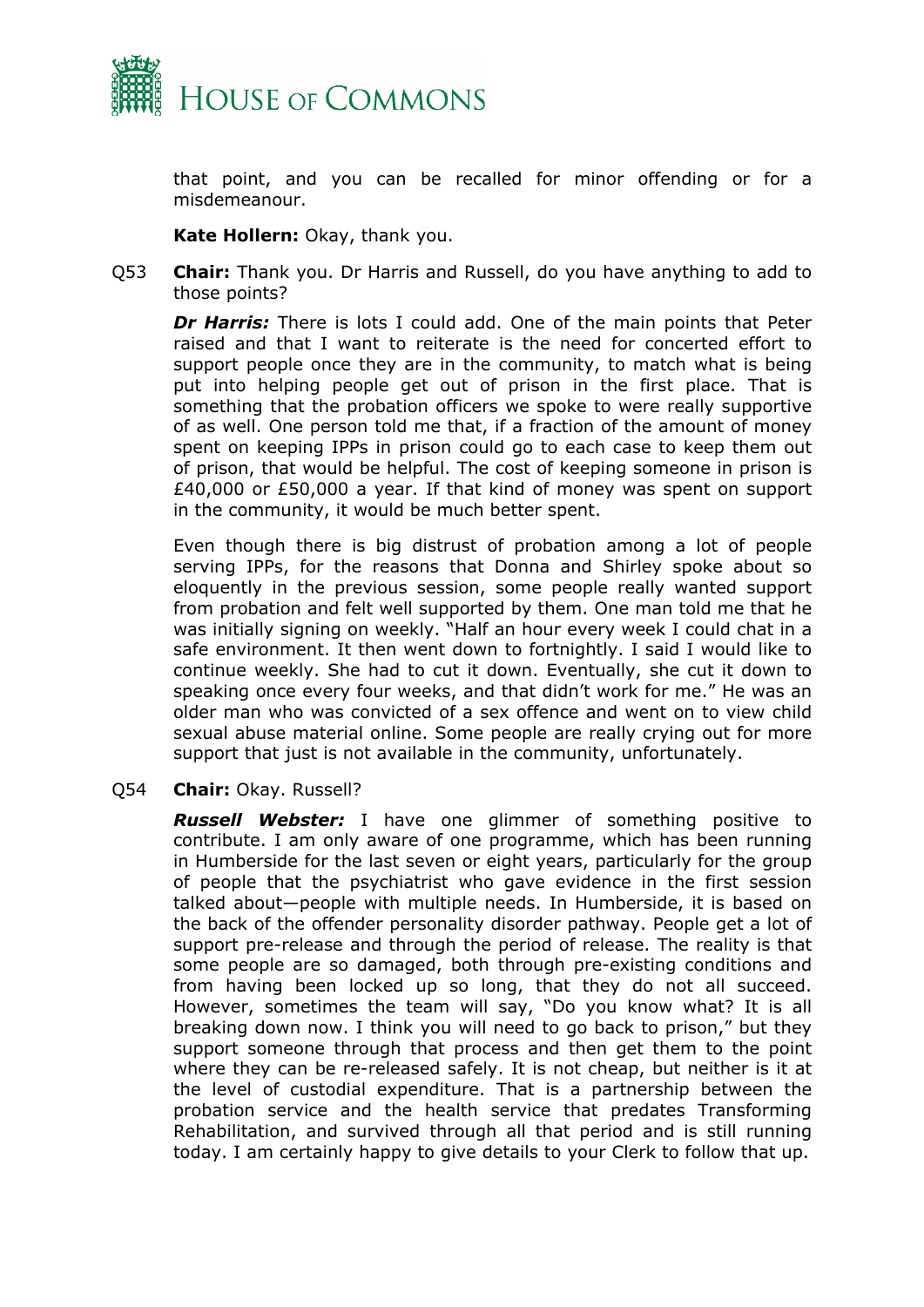

**Chair:** That is very helpful. Thank you very much.

Q55 **Dr Mullan:** We have talked about the licence conditions. Your evidence in person reflects, to me, an acceptance that, while you might have received evidence from people that their conditions are unfair and disproportionate, that is not what you are saying in terms of what you could say objectively, and that the conditions, in your view, are reasonable. I was going to contrast the evidence you have heard with the HMI Probation inspection report that said that it was being used proportionately, and the offending managers you talked to who also felt that the conditions were proportionate. Would that be fair—that you do not have any evidence objectively that the conditions are disproportionate but the support people get to adhere to them is perhaps what is lacking?

**Peter Dawson:** That is exactly right. It is not a perfect system. We certainly came across cases where decisions appeared to be hasty. There may well be problems, for example, around the weekend, when it is difficult to get the kind of attention from the more senior people you might want to take a decision that feels risky. Once someone is back in prison, re-release is tricky. The things that we would hope for might be that rather than going back to prison, people should think about whether there are other conditions that would postpone that moment and allow recovery in the community. It could be tagging.

You summarise it perfectly. We do not think that the way forward is for the probation service to apply a different test. We think that probation find themselves in impossible situations because they are not resourced for the complexity of the challenge they face.

*Dr Harris:* Could I jump in? Going back to what Russell said earlier, some probation officers feel pressure to give people a lot of licence conditions in order to get them released. A probation officer said to us, "I tried to give them a load of conditions to get them released, a really robust risk management plan." They said that sometimes if you portray someone as a higher risk that is going to get them an approved premises place, for example. They said, "If this person is a medium risk, I can't get them into a hostel." Sometimes there is a tension where you have to bump up someone's risk potentially, to get them the support they need, which then has repercussions in breaching licence conditions potentially.

Q56 **Dr Mullan:** You mentioned it earlier but, for balance and to be clear, I think you would agree that there are plenty of people who manage to get out of prison within their original sentence time and manage to adhere to their licence conditions and are not recalled.

*Peter Dawson:* There are some. I do not think there are very many IPPs for whom that is true, to be honest. Thinking of people who have done it successfully, there is a phrase in the report about walking on eggshells. For people who have done really well, the rational fear that you could at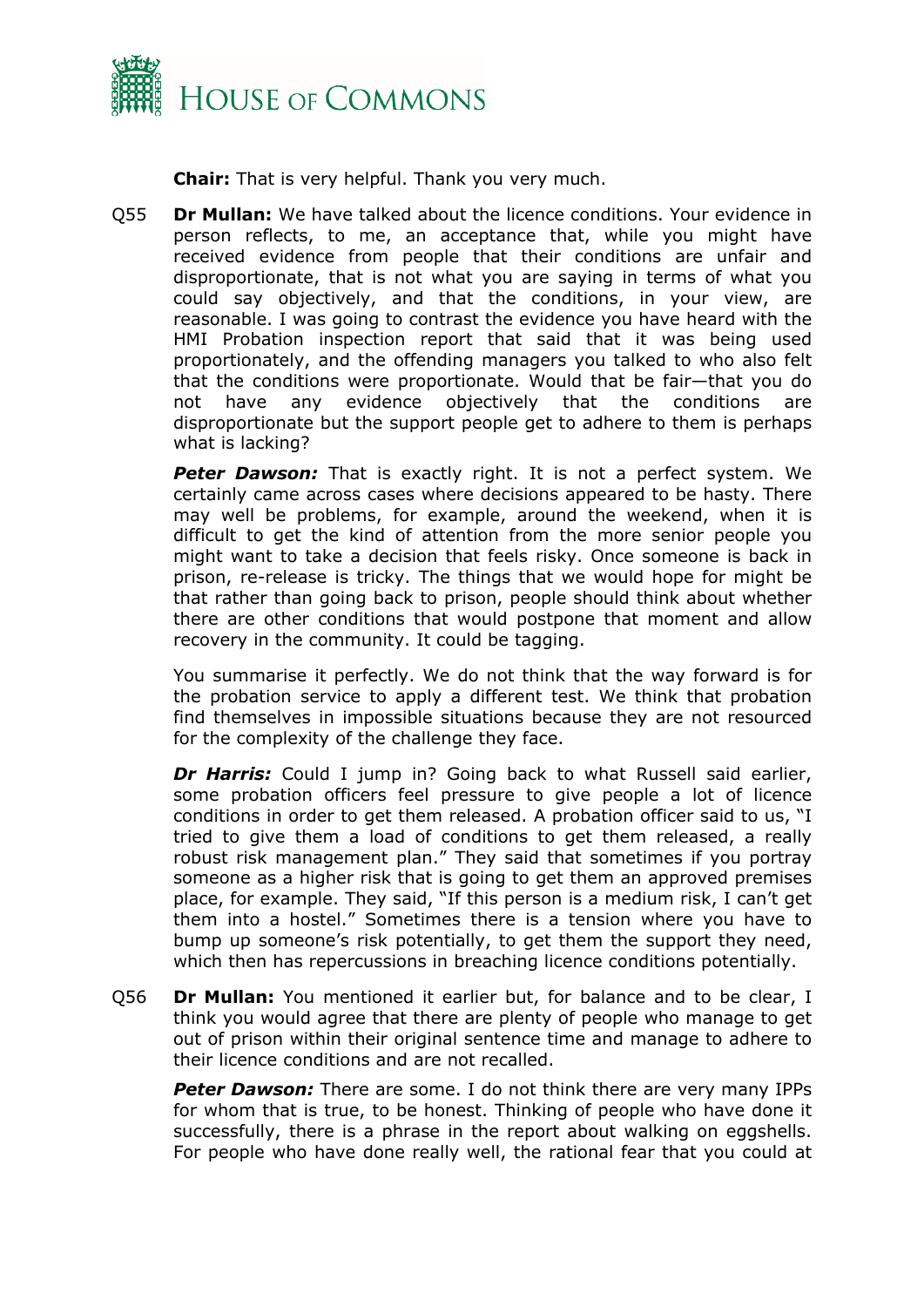

any point be taken back to prison, and taken back to prison for the rest of your life, is always there.

Q57 **Dr Mullan:** In terms of the figures, the peak population was 6,000. We are now down to 3,000, including recall. That is several thousand people who have managed to leave prison from an IPP and not be recalled. I accept the evidence is difficult.

*Peter Dawson:* Absolutely.

**Dr Harris:** Just to clarify, that is the numbers at the moment. Of those 3,000 who are in, some of them will be released and some might be rerecalled. There will be people who are seemingly positive statistics at the moment but who in two years' time might be recalled for a non-criminal offence that is a breach of their licence.

Q58 **Dr Mullan:** I understand that, but it probably would not account for a difference of 3,000 out of that population. There would be some turnover and those figures may go up and down, but it does not move away from the fact that there are substantial numbers of people who are not likely to come back. Do you think that is a fair comment—those numbers of thousands?

**Peter Dawson:** Yes, that is fair. Typically, 50% of people released from prison are not reconvicted within two years.

Q59 **Dr Mullan:** A final question from me is about the two proposals you have about lowering the threshold to get the supervision reduced and then a resentencing exercise, as we covered. Perhaps the group I would be most concerned about, which I asked the previous panel about, are individuals who were given a low sentence—a low-tariff offence—but they have come to the attention of the Prison Service and the Court Service, and we have identified them as very high-risk individuals for whom, if we were to go through a resentencing exercise, there would not be a legal basis to keep them if they were on an original low tariff. What would your answer be to letting those individuals out?

**Peter Dawson:** I would say that the Prison Service every day of every week releases people who represent a risk to the public who have served a determinate sentence, and systems exist to try to manage that risk. They are not perfect, but they are hugely more sophisticated than they were a decade ago. As a society, we live with that risk. Russell made the point that we live with all sorts of risks in other areas of our national life. We have a rather curious view of the risk that we all face from serious crime. That is where the interests of justice and public protection sometimes rub up against each other.

Q60 **Dr Mullan:** I have one other quick question. We have talked about the lack of a statutory duty on the Prison Service to provide courses that would enable you to come out of an IPP. Would that be something that you would support if there was such a duty?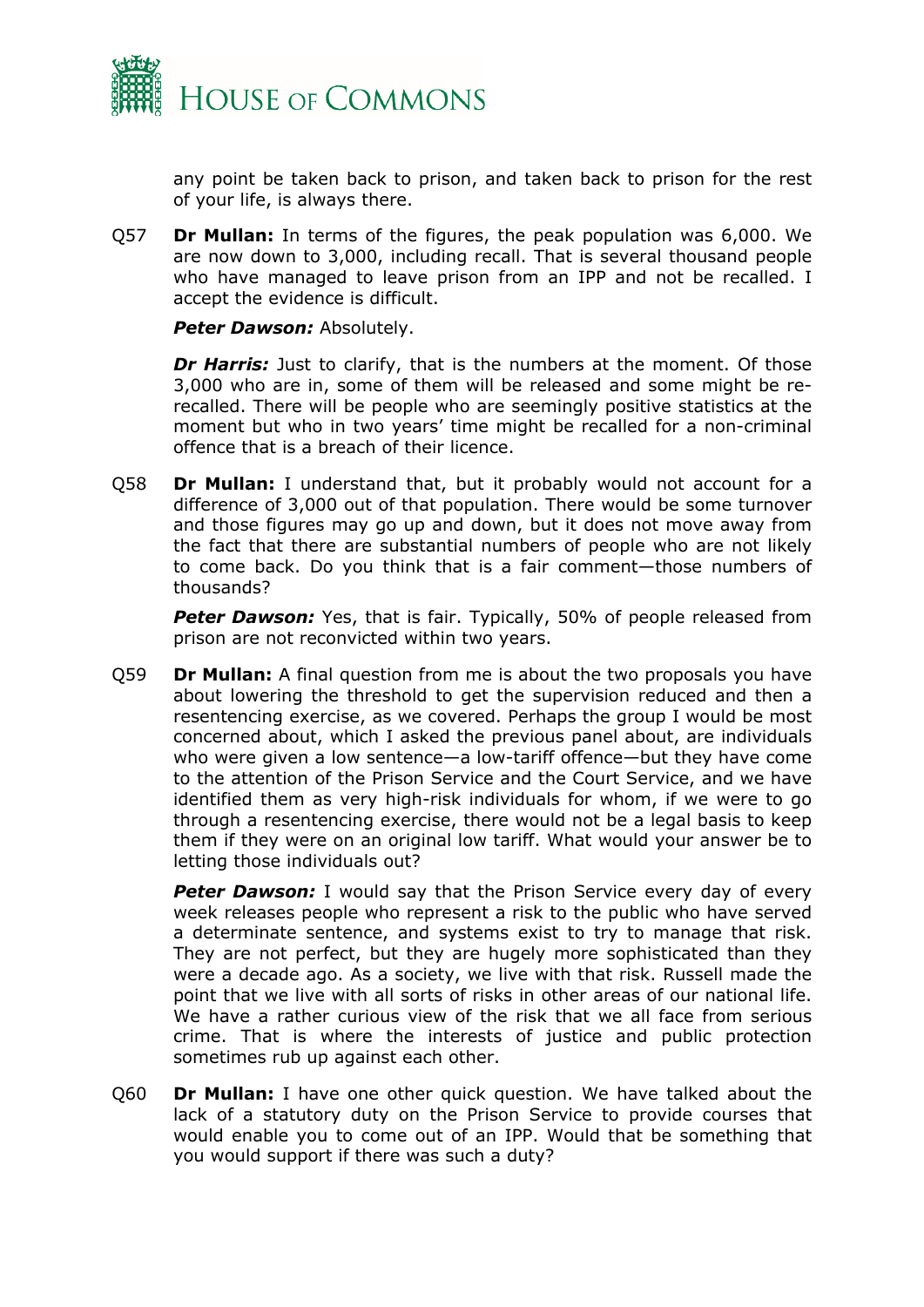

*Peter Dawson:* We have to be careful about courses. I am sure you will take evidence from the Parole Board, and they will tell you what their policy is towards the completion of courses. I used to govern it. There is not a course that when you finish it gives you a pass or fail: "This course has definitely worked for you." The evidence on courses that are successful relies on huge banks of data and says that slightly more people seem to come out of this better than not.

The Parole Board assessment has to be based on all sorts of different things. I would hesitate about a statutory duty because it could encourage a view among the people going through those programmes that was not justified. That is not to say that if you do every single programme on your sentence plan you are guaranteed a yes from the Parole Board, not least because the circumstances that you are going out to are hugely influential on whether you succeed or not.

**Dr Mullan:** Okay, thank you.

**Dr Harris:** Could I briefly add to the point about courses? Sometimes offender supervisors or probation officers told us that there can be a tendency to over-prescribe courses. Especially if somebody is recalled, there is a tendency to think, "Okay, what you've done in prison clearly wasn't good enough. We need to stick you on another course," whereas that might not be the case. It is important not always to rely on courses.

**Dr Mullan:** Thank you.

Q61 **Chair:** That is very helpful, thanks. Russell?

**Russell Webster:** I was just looking up the data to try to give a definitive answer. It is not quite there, but we have official HMPPS data for the best part of a five-year period from January 2015 to September 2019. During that period, 4,095 people serving IPPs were released, and 1,760 of them were recalled at least once. Of course, some people would have been released in the last year or two of that period and would have subsequently been recalled. One of the frustrations in doing the research, and for everyone looking at this issue, is that we do not have a definitive database where we can look at what happened to every one of the 8,000 or so people who were made subject to an IPP. It just does not exist.

**Chair:** That is helpful. Thank you very much.

Q62 **James Daly:** I want to ask a follow-up question in respect of that to Mr Webster, and perhaps all the panellists. I practised in the criminal court for a long time. One of the things with licence conditions is that there is a vicious circle for some offenders in some ways. You quite rightly said that, for the best possible reasons, a probation officer is going to overload conditions on to somebody because they want to help them get out of prison. The problem with that is that some of those conditions are nearly impossible to abide by, and they are not related to the risk. Imposing conditions that are not related to the risk is not very sensible,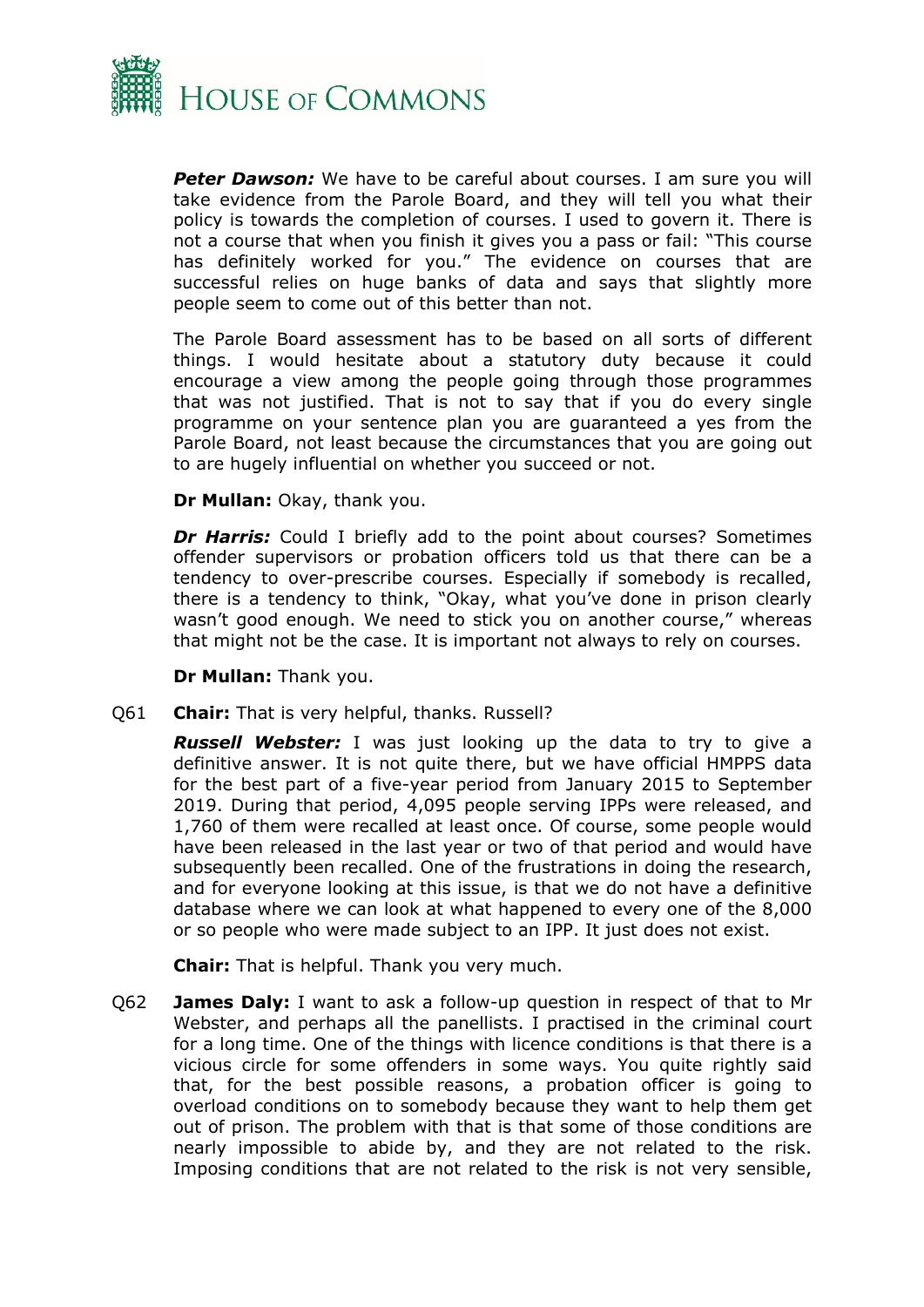

in my view, but I understand why it happens.

I do not know the answer to that, Mr Webster or Mr Dawson, but if we are judging risk we have to have an analytical thing. I do not know whether there has been any research on the link between breach of licence conditions and reoffending. My experience is that, if somebody wants to reoffend, you can put all the conditions in the world on the licence, but they are still going to reoffend. It is not the licence conditions that are going to stop them. Is that an unfair point of view?

*Russell Webster:* I am afraid, Mr Daly, that it is a very fair point of view. It is exacerbated in premises in probation hostels where someone is counting and checking and knows whether you are coming back in. The reality is that it depends on the lens through which you look at it. There are hundreds of thousands of young men going out on a Friday and Saturday night getting drunk, doing things that they might even regret themselves the next day, but if they do not have a condition or a probation hostel to monitor them, they will just sleep it off on Sunday and go to work on Monday morning and that is the end of it.

There is a real sense in which the more conditions you put on, the more people breach them. We have seen that since the Offender Rehabilitation Act 2014, whereby everyone who serves even a short prison sentence is now subject to statutory supervision. We know that a very large percentage now of our prison population are people who have been recalled. Before 2014, when that came in, that population was not subject to the conditions, so they were not recalled. It is as straightforward as that, in one way of looking at it.

**Peter Dawson:** It is a really important point. It is very difficult to come up with licence conditions that really assess risk. It is very easy to come up with licence conditions that assess compliance.

**James Daly:** Absolutely.

*Peter Dawson:* It is the same in prison. What we are looking at most of the time in prison is whether people comply with the weirdness of prison. The most important prison regimes are those that give people the most freedom to live the most normal life, which open conditions do to a certain extent; a prison such as Warren Hill has made a huge effort to do it within semi-open conditions. But that all requires placing trust in the person and giving them the space in which to live a more normal existence and make some mistakes.

**Chair:** Thanks very much. Rob Butler, any questions from you to the panel?

Q63 **Rob Butler:** What I am interested in is what you think are viable alternatives. I know that you have presented a detailed proposal, and you will be aware that there are counter-challenges to that. Feel free to talk us through elements of that proposal.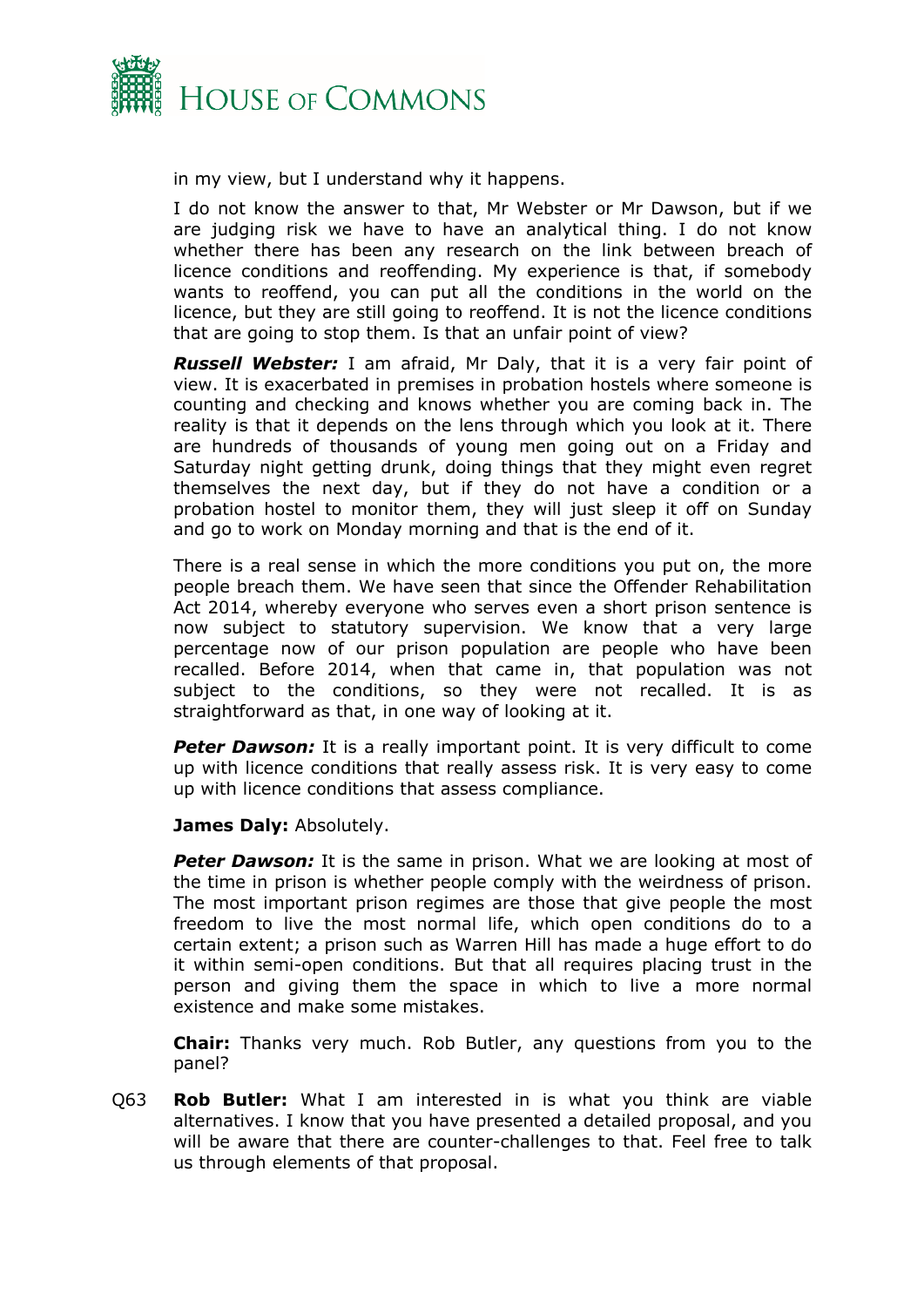

Going right back to the beginning of the first session, we were told by the consultant psychiatrist that IPP prisoners are not a homogeneous group. I wonder if we need to come at this with a little bit more of a piecemeal approach. I am not yet at the stage of venturing what that might be, but it could be that people on different lengths of tariff would be treated differently, or if they were beyond tariff, or if different types of statutory maxima had been reached. I just throw all that out there. What are your thoughts, given that your own proposals have not been universally accepted, even in the sector?

**Peter Dawson:** Absolutely. I do not envy you the task because you are probably going to get a lot of very different proposals. Fellow panellists may well take different views on this, but my view is that, if we want to make the biggest difference for the largest number of people, we should concentrate on the help that each individual needs in their particular circumstances both in prison and in the community. The evidence we have of where that appears to have had some impact—far from perfect, but some impact—is in the increase in the number of people who have managed to be released from this sentence. My impression of that was that it relied on good data, on knowing who everybody was, where they were, being sure centrally that there was a plan for everybody, and taking the time and putting in the resource to see that plan through for each individual. There really is no escape from treating every individual as that.

Trying to do things by cohort may be useful to work out how much money you need and what sort of help you need, but, fundamentally, once you start defining cohorts, most people will fit into more than one. If you have a cohort for people with severe mental illness, they may well fall into a cohort for short tariff or for particular categories of offence. The most promising thing at the moment is to devote energy to help in the community, so that when we finally get to the point when somebody is released we do not two months later bring them back to prison to spend another 18 months, most of it probably in inappropriate conditions, probably in a local prison where they are not going to get much help, and incur all that expense and do all that additional damage and destroy all that motivation because we did not put the energy into the crucial period when they had been released.

Q64 **Rob Butler:** That is very helpful. I did not explain myself very well when I was talking about the changes. What I am wondering about is legislative change. If there is to be legislative change, a broad-brush, blunt instrument does not seem to fit any model or to any satisfaction. That is why I wonder whether there might be different legislative options for different cohorts, or does that fall into the same trap?

**Peter Dawson:** It is incredibly difficult. This is not a Gordian knot. It we try to slice through it, we will do huge harm, including to innocent people in the community, which is why the big proposal that we have put forward is the re-sentencing, that you need to send it back to the judiciary with the evidence that is available to say, "Is this a case where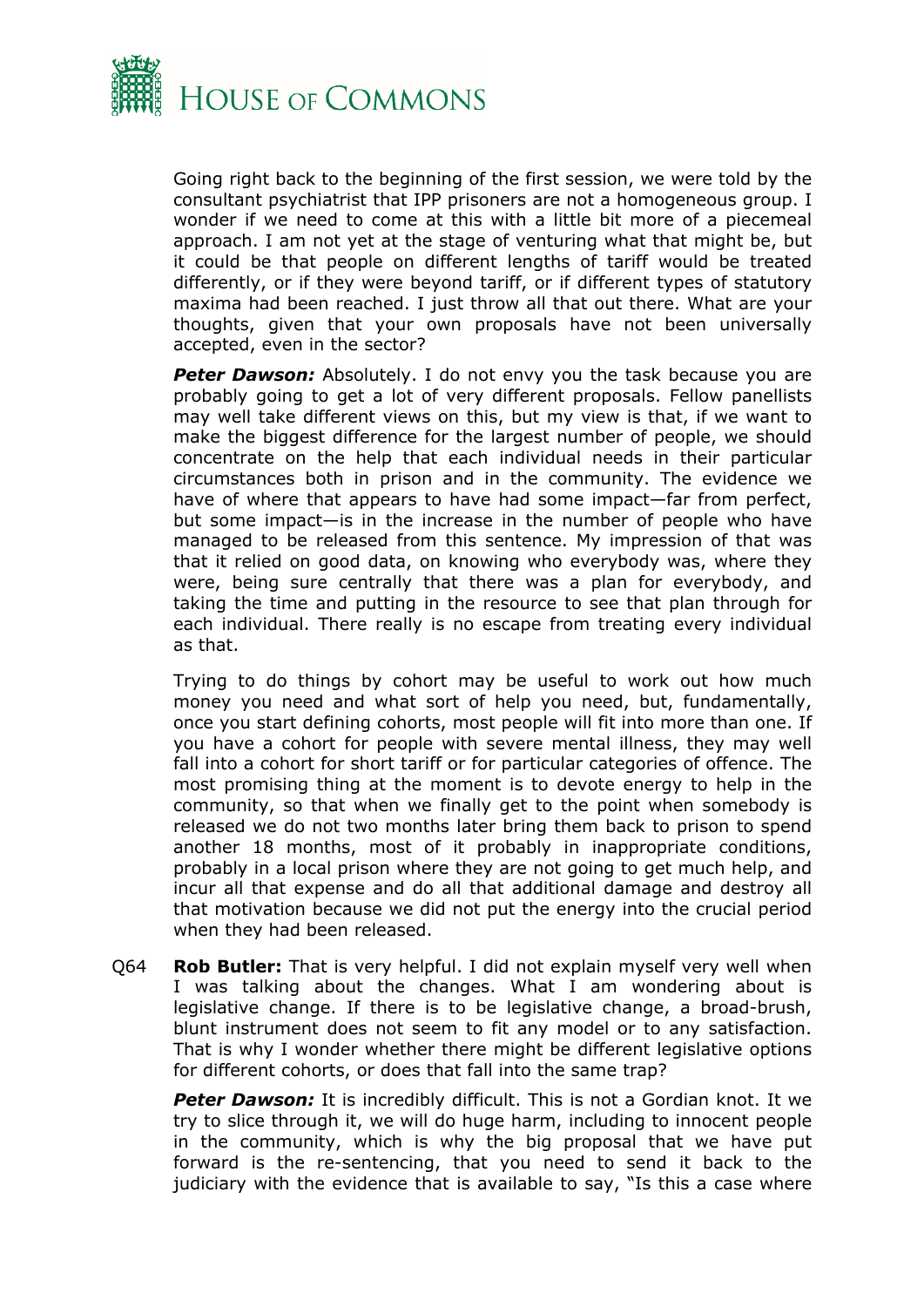

an indeterminate sentence, were it not for the IPP, would have been appropriate?" That is tremendously difficult because the offence was a very long time ago, but it would avoid putting Parliament in the situation where it was consciously legislating to release people who everybody knew were still dangerous.

Q65 **Rob Butler:** We all know that there is a big backlog in the courts at the moment. We do not have enough judges to do the cases that are already pending. Realistically, we know there is almost nil chance of what you are proposing happening, don't we?

**Peter Dawson:** I think we do, which is exactly why I gave the first answer and exactly why in this Bill we have only suggested very modest amendments to the status quo. You are investigating it now, but this is a problem of Parliament's making, and Parliament should make the time for specific legislation to put it right, but it has not. That is why the operational services are the people who can make the most difference now.

#### Q66 **Rob Butler:** Thank you, that is very helpful. Mr Webster?

*Russell Webster:* The single most effective thing would be to reduce the length of licence, which Parliament could theoretically do, against the original tariffs so that it is proportionate. That would just mean that they give everyone a fixed date. Some people would have ongoing needs and would get into trouble past that date, but there are hundreds of thousands of people in the community already in that situation. It would avoid Peter's realistic fear that some people are now so unwell and so dangerous that we would not want to let everyone out at once because, clearly, people would not get the support they needed. There should be a push to release people, as has been going on, and then to reduce the licence so that there is an endpoint to what clearly is an injustice.

The hardest thing for people in this situation is that there are several hundreds, small numbers of thousands, of people who were set at a tariff between two or four years who went into prison at a time when people who received sentences of 10, 12 or 14 years for serious acts of violence have long since been released, long since completed their licence and got on with their life. It is a natural injustice of the scale that we do not normally see in this country. Some sort of direct and strong action needs to be taken, at least to put an endpoint to the situation.

#### **Rob Butler:** Thank you.

Q67 **Chair:** Thank you very much. There seems to be general agreement, Dr Harris.

#### *Dr Harris:* Yes.

**Chair:** Thank you very much to all our witnesses. That has covered all the ground that we needed to. It has been most helpful. I am very grateful for your time and for your coming to give evidence to us. I am